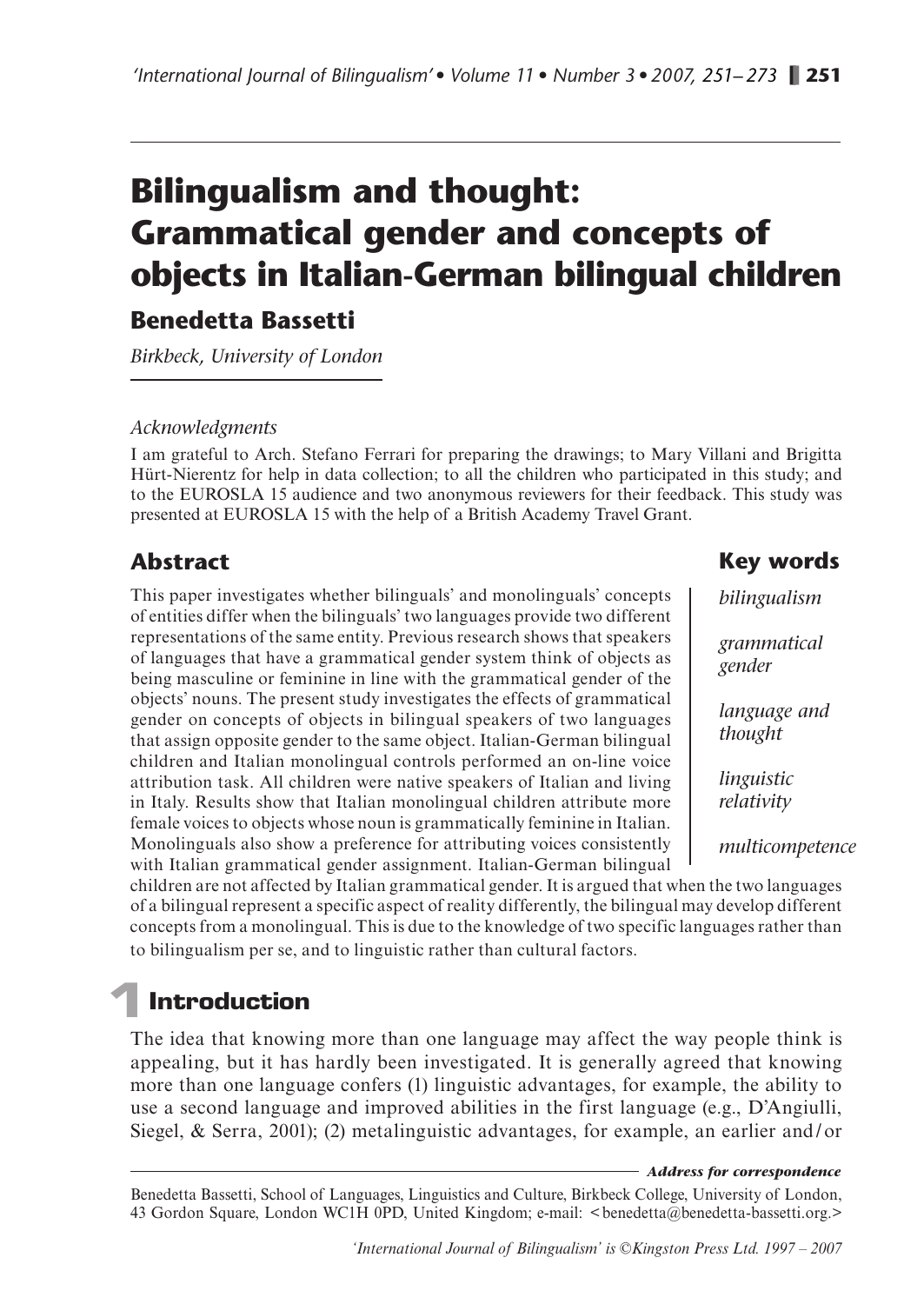higher development of metalinguistic awareness (Cook, 1997), and (3) general cognitive advantages, for example, better attention skills and slower brain aging (Bialystok, 2005; Bialystok, Craick, Klein, & Viswanathan, 2004). The possibility that bilingualism affects thought has not been widely investigated. As more and more research shows that speakers of different languages think differently, the time is ripe to address the question of how bilinguals think and whether they differ from monolinguals, given that they have access to more than one language and therefore more than one representation of reality. Since most of the world population is bi- or multilingual, it is certainly worth investigating whether bilingualism affects the way people think.

The past 15 years have witnessed a renewed interest in *linguistic relativity*, the idea that language affects thought. While most aspects of thought are probably common to all human beings, some specific areas seem to be affected by language. Linguistic research shows that languages differ in their representations of aspects of reality such as time, space, number, objects, and colors, at the lexical and grammatical level (*linguistic diversity*). For instance, the English language represents number with a singular/plural distinction that does not exist in Chinese, while on the other hand Chinese classifiers assign entities to categories that have no equivalent in English. Recent cross-linguistic research hasshown that these linguistic differences affect how native speakers of different languages represent the world. Differences have been found in areas such as representations of time and space, perception of color and taste, and classification of objects and substances, as reflected in a variety of linguistic and nonlinguistic tasks involving perception, memorization and classification (e.g., Bowerman & Levinson, 2001; Gentner & Goldin-Meadow, 2003).

If speakers of different languages think differently, it is worth asking how people think when they know more than one language. When two languagesrepresent the same entity or event differently and speakers of these two languages have different concepts of such an entity or event, then bilinguals who know both languages could have access to two different concepts, and could therefore think about this entity or event differently from monolingual speakers of either language. Still, notwithstanding the various calls for more research on bilingualism and thought (Green, 1998; Odlin, 2003; Pavlenko, 2005), very little research has addressed the issue (e.g., Athanasopoulos, 2006; Cook, Bassetti, Kasai, Sasaki, & Takahashi, 2006). The present paper continues this line of research by reporting an experiment that compared the classification of objects in monolingual Italian-speaking children and Italian-German bilingual children. The German and Italian languages mark the nouns of all (in Italian) or many (in German) entities as grammatically masculine or feminine. Monolingual German and Italian speakers consider these entities more masculine or feminine depending on the grammatical gender of the entity's noun. Still, many entities have opposite genderin the two languages, and this may affect bilingualspeakers'representations. The experiment therefore investigated whether bilingual children, who are native speakers of the same language as their monolingual counterparts and live in the same sociolinguistic environment, have different concepts of the same objects from monolinguals because of exposure to another language that assigns the object the opposite gender.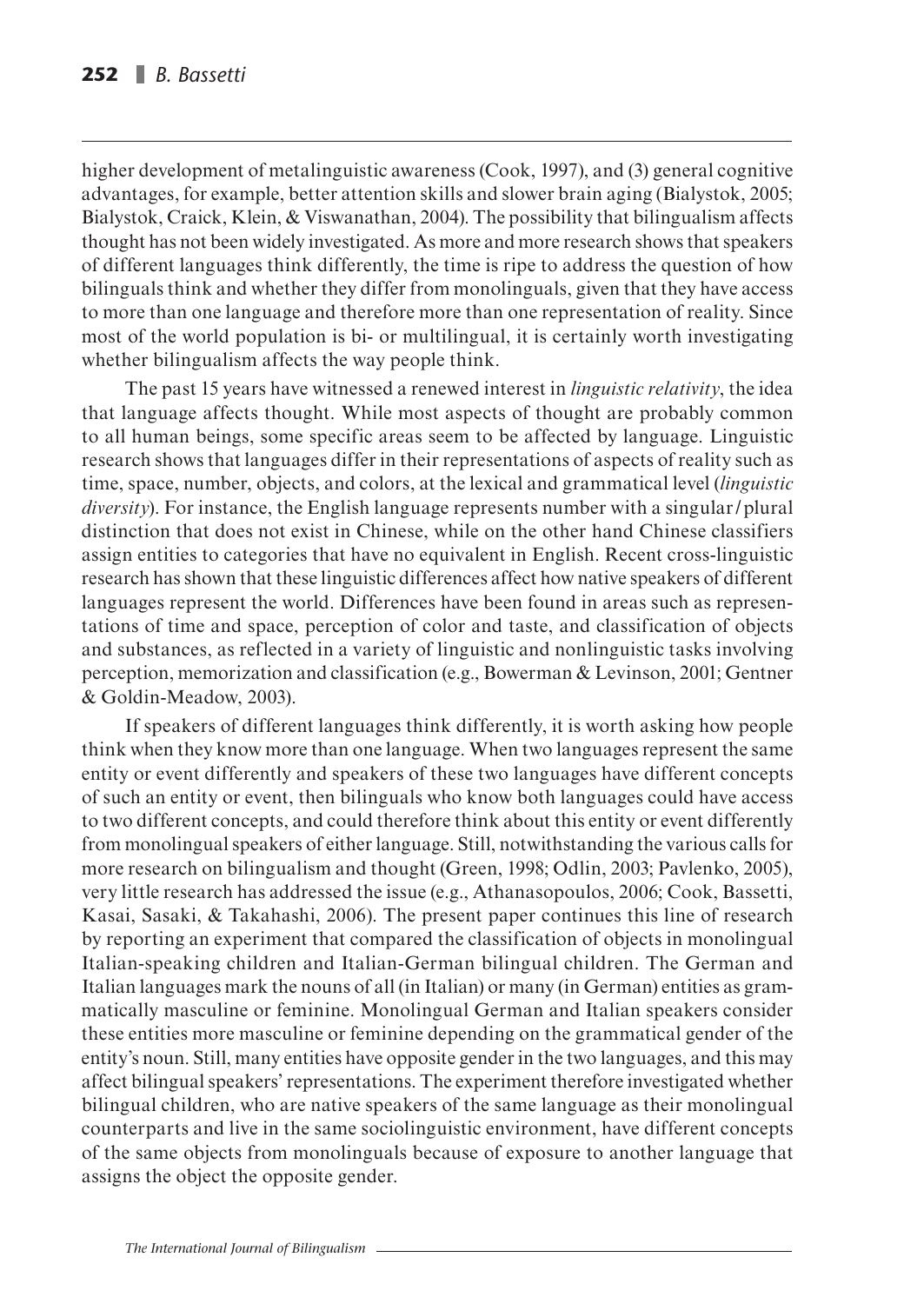# **2 Grammatical gender and its consequences**

#### **2.1 Grammatical gender**

Some languages have a *grammatical gender* system whereby all nouns belong to one of two or more classes (*genders*). *Assignment rules* (the rules whereby a noun is assigned a gender) may be based on the phonological form of the noun or on its inflectional morphology. For instance, the Italian language has two genders, masculine and feminine. The gender of the noun is marked in the phonological form, and adjectives, pronouns, and determiners agree with it: nouns ending in /o/ are generally masculine, and take adjectives and determiners ending in /o/, whereas nouns ending in /a/ are feminine and take adjectives and determiners ending in /a/ (e.g., *il mio bellissimo tavolo*, 'my very beautiful table', *la mia bellissima sedia*, 'my very beautiful chair'). The German language has three genders: masculine, feminine, and neuter. In German, grammatical gender determines the choice of adjectives, pronouns, and determiners (for an overview of grammatical gender, see Corbett, 1991).

Unlike *natural* (or *semantic*) *gender*, which reflects the biological sex (from now on, 'sex') of the word's referent (e.g., 'she' for a female, 'he' for a male), grammatical gender is used with asexual referents (e.g., *sedia* 'chair' is feminine in Italian), with inconsistently sexed referents (e.g., the Italian word *sentinella* 'sentry' is feminine although Italian sentries are men), and with referents of either sex (e.g., *persona* 'person' and *oca* 'goose' are feminine regardless of the sex of the referent). In Italian therefore the feminine class includes female human beings such as 'grandmother' and 'auntie', but also artifacts (armchair, pencil), animals(tiger, duck), abstract concepts(faith, death) and natural kinds (apple, rain); the masculine class includes grandfather and uncle, as well as mattress, toothbrush,snake, blackbird, love, work, flower, and sun. Besides being often unrelated to biological sex, grammatical gender is arbitrary: With the exception of nouns with human referents, all the above examples of Italian feminine nouns are masculine in German, and all the above examples of Italian masculine nouns are feminine in German. This arbitrariness is obvious from cross-linguistic comparisons: A study (Foundalis, 2002) which compared the grammatical gender of 84 nouns of entities (animals, artifacts, natural kinds, and abstract ideas) across 14 languages found little agreement among different languages, and also between gender assignment in the various languages and the gender attributed by a group of speakers of a genderless language (English). The only regularity appeared to be that languages belonging to the same family (Romance, Germanic, Slavic) assign gender similarly.

Grammatical gender therefore belongs to a different category of cross-linguistic differences, compared with the differences most commonly studied by linguistic relativity researchers, such as colors or numbers. Cross-linguistic differences can be of three types:

1. Different languages place the spotlight on different aspects ofreality. For example, some languages distinguish singular and plural, completed and uncompleted actions, or witnessed and unwitnessed events. Speakers of different languages therefore have to notice, remember and specify how many entities there are, whether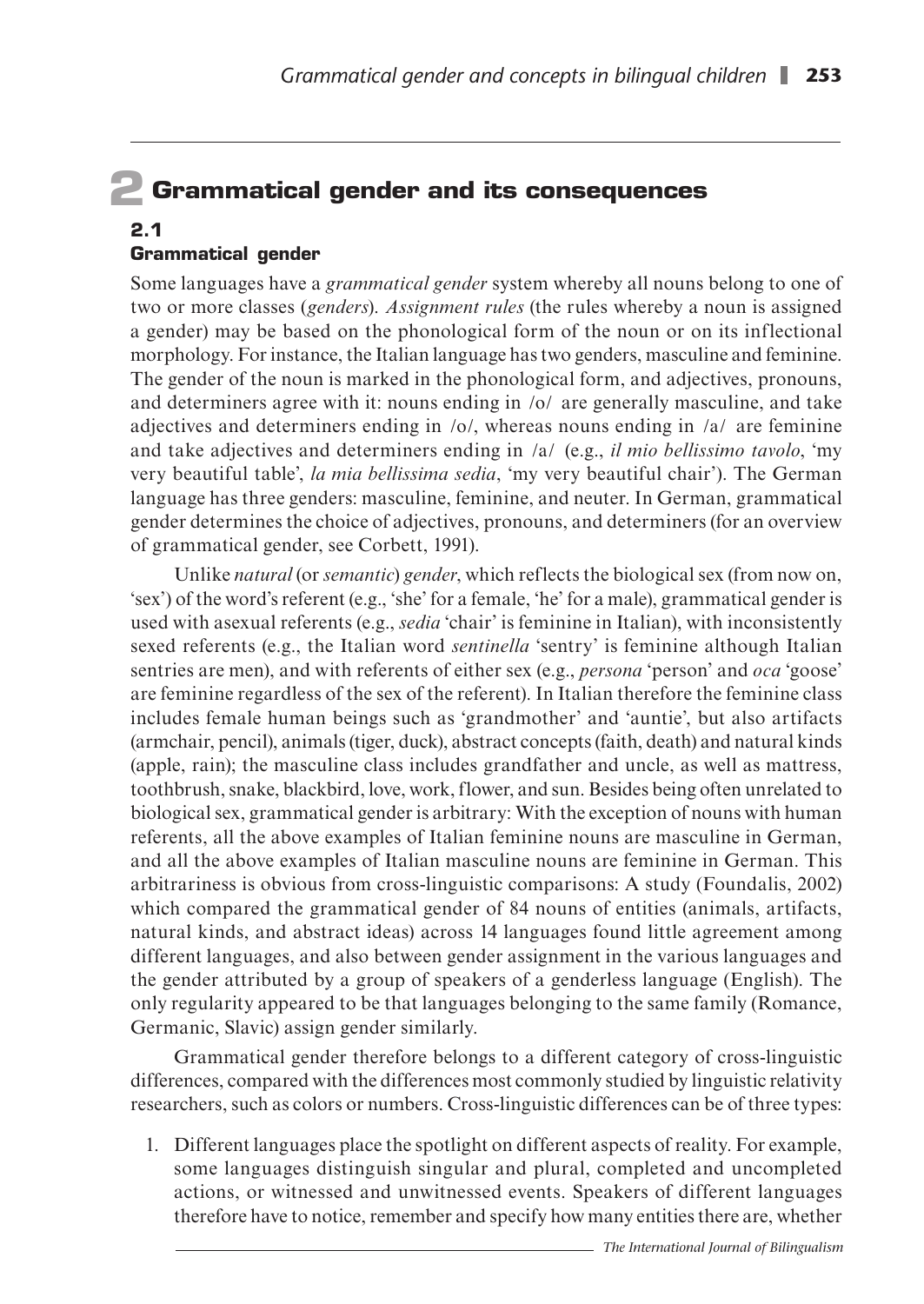actions are completed or not, whether events were personally witnessed or not, or other aspects of the world around them.

- 2. Different languages carve different categories out of the same continuum. For instance, the colorspectrum is a continuum, but English identifiesthe two categories 'pink' and 'red' out of different shades of red, and Greek identifies the two categories '*ghalazio*' and '*ble*' out of different shades of blue. Saltiness is distinguished from umami by Japanese but not by English speakers(O'Mahony & Ishii, 1986). Speakers of different languages therefore have to categorize the same experiences (such as two shades of a color or two savory tastes) as being the same or as belonging to two different categories, depending on the language they speak.
- 3. Different languages create categories that are purely linguistic: such categories bear no correspondence with anything in the real world and are entirely arbitrary. Grammatical gender belongs to this type of cross-linguistic differences. While the female genderis assigned to biologically female beings, it is also used forinanimate objects, thus creating a category of entitiesthat have nothing in common in the real world. Unlike the previous two types of cross-linguistic differences, grammatical gender creates categories that cannot be influenced by reality or perception, as is the case with number or color. Linguistic relativity research on the effects of such purely linguistic categories is special, in that it investigates the pure effects of language, without the potential confounding effects of nonlinguistic cognition. If grammatical gender affects how people categorize objects or abstract entities, these effects can only be attributed to language, as they have no correspondence in the real world. Grammatical gender therefore appears as the ideal testbed for theories of linguistic relativity.

# **2.2**

### **Effects of grammatical gender on concepts in monolinguals**

Speakers of gender languages have to use the appropriate gender every time they talk about each single entity in the world, be they objects, animals, natural kinds or abstract concepts (in this paper, 'gender' refers to grammatical gender only, not including natural gender). In the case of Italian and German speakers, this means choosing the appropriate form for adjectives, articles, ordinal numbers, pronouns, and participles. Since childhood, Italian speakers learn that all entities belong to a 'masculine' or 'feminine' class, while German children also have a 'neuter' class. When children learn this categorization, they have no reason to think that it is arbitrary, and may think that the referents have characteristics whereby their nouns are masculine or feminine. Just like children learn that robins and penguins belong to the same category 'birds', so they learn that chairs and straws belong to the same category 'feminine', and desks and matches belong to the same category 'masculine'. Speakers of gender languages may therefore think of grammatically feminine entities as being feminine and grammatically masculine entities as being masculine.

Anecdotal evidence of the effects of grammatical gender on representations of entities has been reported in the past (e.g., Jakobson, 1966), and indeed philosophers for long believed that grammatical gender reflected natural properties of entities (see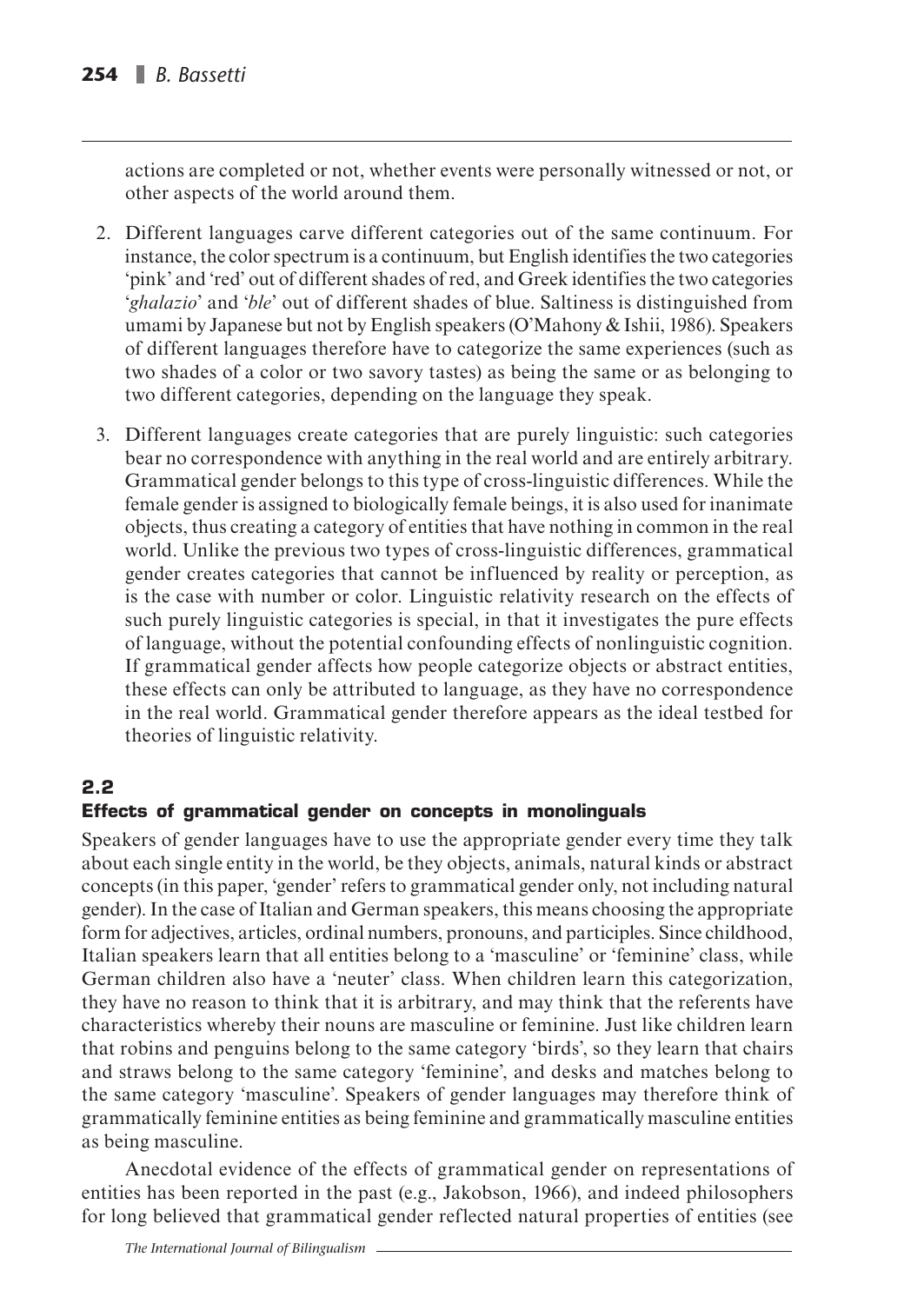Fodor, 1959). The effects of grammatical gender can be seen in everyday life, for example in personifications of the sun as a man and the moon as a woman in Italian visual arts and of the sun as a woman and the moon as a man in German visual arts, or in the German representation of death as a woman in poetry and the visual arts. While such artistic representations may be attributed to culture ratherthan language, culture cannot explain why entities that are not represented in the visual arts or in the literature are consistently attributed male or female characteristics by speakers of a same language. For instance, a recent global advertisement campaign for a sportswear brand featuring a football that talks to the audience was localized using male or female voices for the football, to match the grammatical gender of the word 'football' in different languages. The football speaks with a feminine voice in the Brazilian Portuguese advertisement, and with a masculine voice in the German advertisement, because the German audience expects the football to speak with a masculine voice and would not immediately relate a female voice to the football. It has indeed been found that grammatical gender affects consumers' behavior. Researchers found that Spanish speakers prefer grammatically feminine brand names for products associated with women, and masculine brand names for products associated with men; they also prefer a name ending in *-a* than a name ending in -*o* for a brand that produces woman shoes, and prefer the fictitious brand name *Aizo* rather than *Aiza* for a beer (which is considered a man's drink) and the opposite for a *margarita* (a woman's drink; Yorkston & de Mello, 2005).

Recently, the effects of grammatical gender on concepts of objects have been investigated experimentally. These experimental studies can be roughly divided in two types: those involving judgments of gender(masculinity-femininity classifications, masculinity ratings, male or female voice attribution) and those involving tasks not explicitly related to gender (various semantic differential scales, memorization, picture matching or sorting); furthermore, the materials can be linguistic (word lists) or nonlinguistic (pictures).

A few early studies in the Seventies mostly found no effects of grammatical gender (Beit-Hallami, Catford, Cooley, Yull, Guiora, & Paluszny, 1974; Guiora & Sagi, 1978, both summarized in Guiora, 1983). The languages investigated included Hebrew, a grammatical gender language; Finnish, a genderless language; and English, a natural genderlanguage. Participants performed a *semantic differential task*, whereby they rated a series of nouns on a masculinity-femininity scale. Some referents had masculine or feminine connotations (e.g., 'gun', 'apron'); others were neuter ('toothbrush', 'table'). There were three types of words: *consonant words*, whose grammatical gender matches their gender connotation (such as 'skirt', which is grammatically feminine); *dissonant words*, whose grammatical gender does not match their gender connotation (such as 'pregnancy', which is masculine); and *neutral words*, which have no gender connotation but are grammatically feminine or masculine (e.g., 'table' (F), 'window' (M)). For referents that had gender connotations, both adults and five-year-old children decided on the basis of gender connotations, regardless of grammatical gender. Neutral words were mostly rated as neuter, and researchers concluded that grammatical gender had not affected their classifications. Notwithstanding the researchers' conclusions, an inspection of the results table in Guiora (1983) reveals that not a single answer was inconsistent with grammatical gender. Furthermore, about one third of adults rated 'clock' as masculine, and 50% rated 'teaspoon' as feminine. This means that, although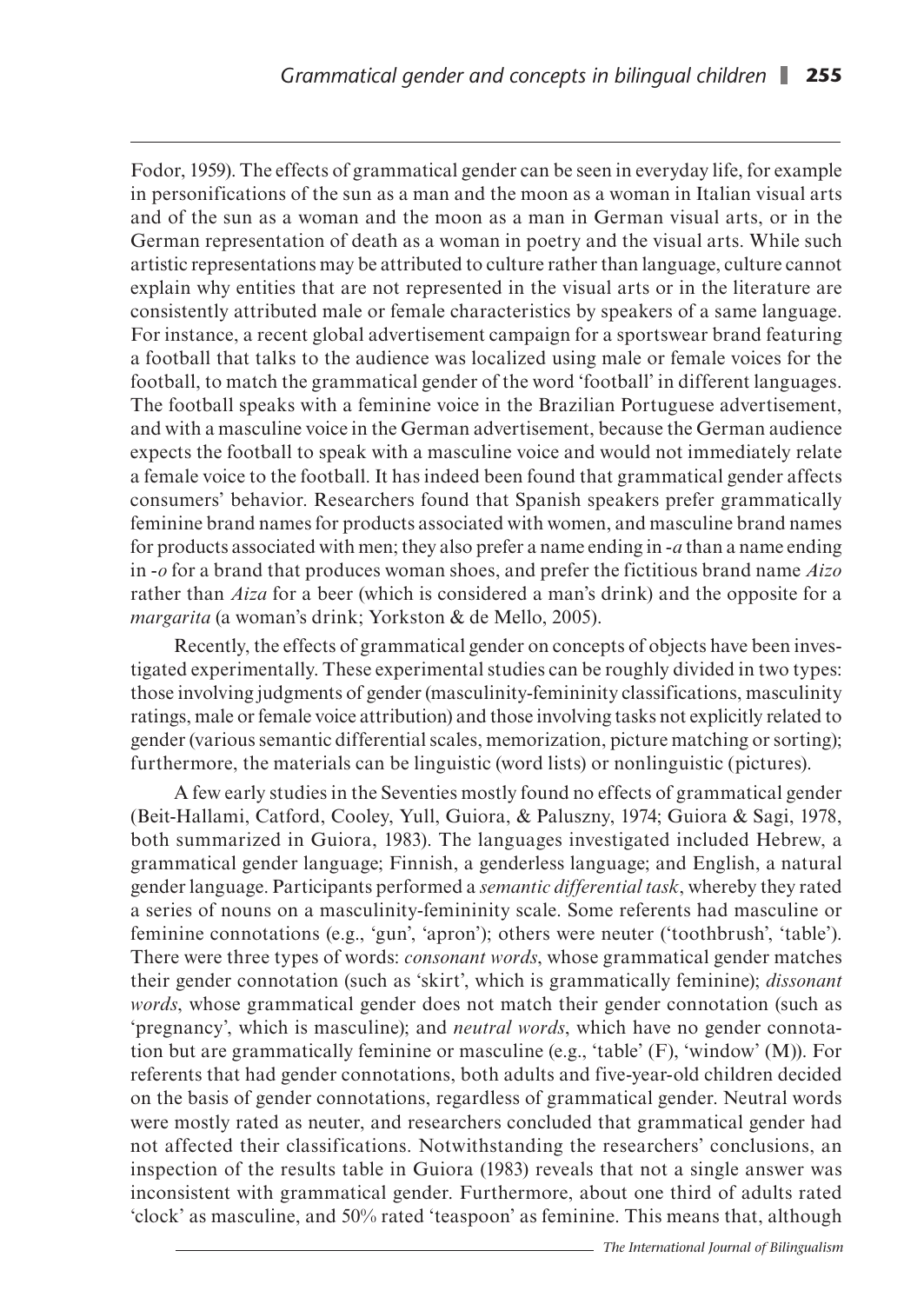objects were mostly classified as neuter, their grammatical gender had an effect. No such effects can be seen in the five-year-old group; this could be due to their younger age or to differences in task administration. Another study that used the same paradigm to compare Arabic and English speakers found that Arabic speakers were affected by grammatical genderin their categorization of both neutral and dissonant nouns(Clarke, Losoff, Dickenson, & McCracken, 1981). While these early results reveal some effects of grammatical gender, conclusions are limited because the stimuli were words rather than pictures, so that findings may reflect effects of the grammatical gender of words rather than categorization of objects. Furthermore, the Arabic participants in Clarke et al. (1981) were Arabic-English bilinguals living in the U.S., and it is possible that stronger effects may have been obtained with monolinguals.

Following the rediscovery of linguistic relativity, more recent studies found effects of grammatical gender in adult and child speakers of a variety of languages, performing a variety of tasks with both linguistic and nonlinguistic materials.In one study, German and Spanish speakers rated nouns of artifacts on a series of semantic differential scales (Konishi, 1993). Participants rated grammatically masculine words higher on scales of potency, a measure strongly associated with masculinity. German and Spanish speakers' ratings differed when the two languages assigned opposite gender to the same object. In another study, English and Spanish monolingual native speakers rated a series of pictures of artifacts and natural kinds on a masculine-feminine scale (Sera, Elieff, Forbes, Burch, Rodríguez & Dubois, 2002). The ratings of Spanish speakers were affected by the Spanish grammatical gender of the entity. The effect was stronger when the picture was accompanied by a linguistic label, confirming that linguistic ratherthan cultural factors were at play. In a second experiment, participants attributed a male or female voice to the same pictures. Spanish speakers were affected by the Spanish grammatical gender of the object; English speakers were affected by the natural/ artificial distinction, and attributed more male voicesto artificial objects and more female voicesto natural kinds. Spanish speakers were clearly not using grammatical gender as a strategy to perform the task, first because their answers were not 100% consistent with grammatical gender, and second because they were affected by the natural-artificial distinction, which would not have affected them if they were consciously relying on grammatical gender. In a study that used nonlinguistic materials (Flaherty, 1999), French, English, Japanese, and Spanish adults saw line drawings of objects and animals and performed three tasks: they gave a name to each item, matched it with a picture of a boy or a girl, and then rated it on a series of two-point scales, such as small/big and beautiful/ugly (the former attributes are feminine and the latter masculine). The researcher counted as feminine each item that was rated as feminine on three or more of the five scales. Results show effects of grammatical gender in French and Spanish participants. Again answers were not 100% consistent with grammatical gender, showing that participants were not using grammatical gender to perform the task, but were affected by it.

An important question is at what age grammatical gender effects appear. Martinez and Shatz (1996) studied English and Spanish children aged three to five performing a picture-sorting task. Pictures included female and male humans as well as animals and objects.In the free sorting task, while both groups mostly sorted using the animate /inanimate distinction, 33% of Spanish children sorted grammatically masculine objects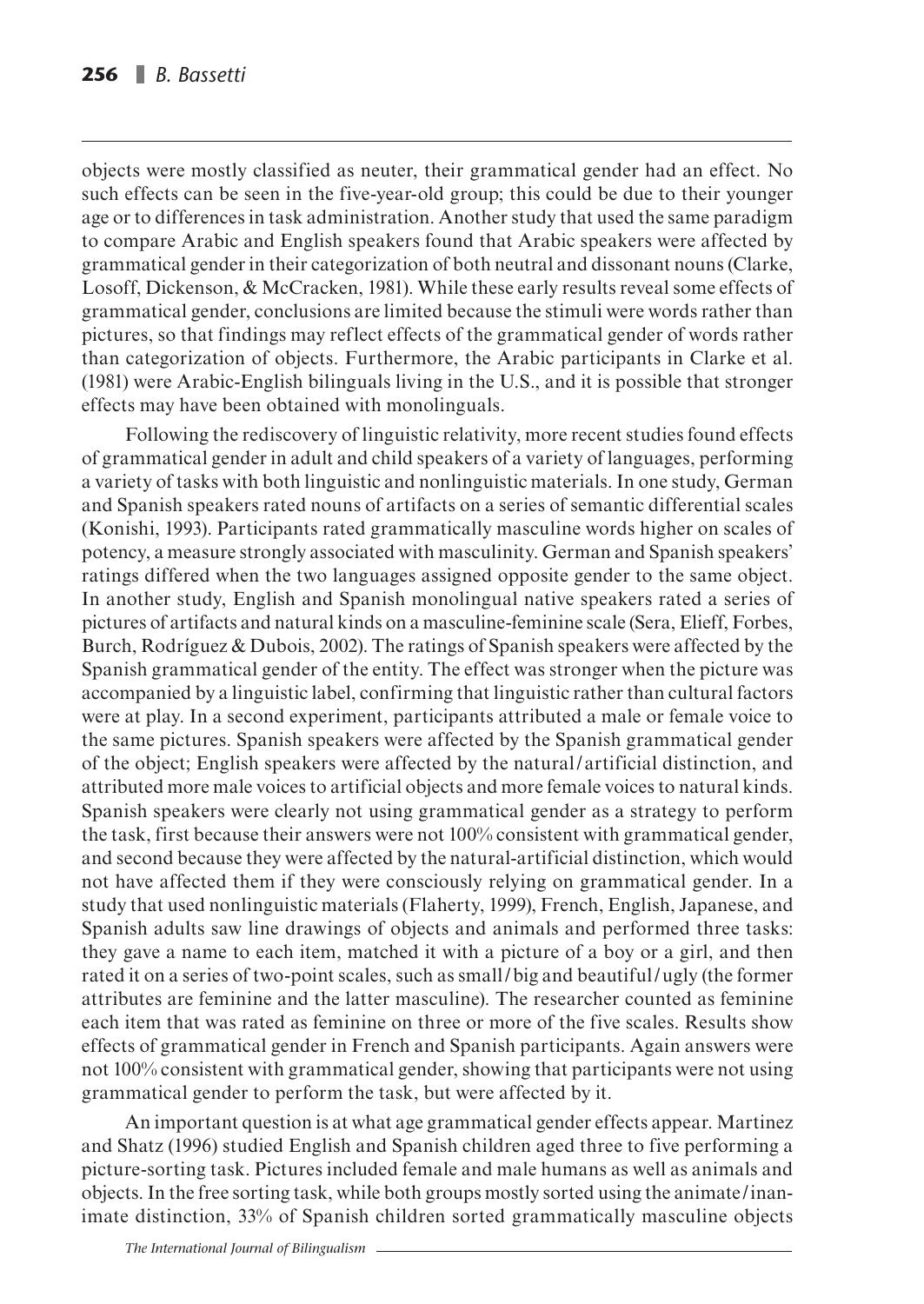and animals together with male humans. Flaherty (2001) tested English- and Spanishspeaking adults and children using the same tasks as Flaherty (1999). Grammatical gender affected children above eight and adults, but not children aged five to seven, who were instead affected by their own gender, with boys choosing more male names and girls choosing more female names. The effects of grammatical gender were stronger in the gender attribution tasks than in the semantic differential task. Results also show that some items, such as 'snake' and 'house', are considered masculine by both English and Spanish speakers. Sera et al. (2002) also tested both adult and child (aged 6, 8, and 10) speakers of English, French and Spanish using a voice attribution task. Participants attributed a female or male voice to pictures of artifacts, animals, and natural kinds. Grammatical gender affected the voice attributions of French and Spanish adults and children above age eight. When natural kinds and artifacts had the same gender in the two languages, French and Spanish speakers attributed them the same voice; when they had opposite gender, French and Spanish children attributed opposite voices to natural kinds but not to artifacts. It appears that the effects of grammatical gender are established by age eight.

Another interesting question is whether grammatical gender affects speakers of some languages more than others. In their second experiment, Sera et al. (2002) tested German and English children aged five, seven, and nine using a voice attribution task. No significant differences were found, and researchers concluded that grammatical gender may not affect German speakers, orthat effects may appear at a later age. Anotherstudy compared adult speakers of German and Italian, as well as English-speaking controls (Vigliocco, Vinson, Paganelli, & Dworzynski, 2005). Participants performed a triadic similarity task where they had to match two of three animals or artifacts as being more similar. Italians sorted together animals that have the same gender in Italian, but not artifacts. German speakers did not differ from English controls, showing that German grammatical gender does not affect classification the same way as Italian grammatical gender does. When pictures were used instead of words, no effects were found in Italian speakers either. Vigliocco and colleagues concluded that languages with three gender classes might affect cognition less than languages with only a masculine and a feminine class. On the other hand, Zubin and Kopcke (1984) found effects of German grammatical gender. German speakers rated affect nouns (e.g., 'sadness', 'courage') on a series of semantic differential scales such as small/large and warm/cold. Results show that grammatically feminine terms are rated as more introverted (a feminine characteristic) and grammatically masculine terms as more extroverted (a masculine characteristic). It appearsthat German grammatical gender affectsitsspeakers' concepts, but probably less than languages such as Spanish or Italian. The reasons why German may have weaker effects are not clear. While Vigliocco et al. argued that German grammatical gender has weaker effects because it has three rather than two categories, the opposite may also be true. Since German has a neuter gender, a higher proportion of grammatically feminine and masculine words refer to feminine and masculine referents, whereas in languages where all words must be either masculine or feminine a higher proportion of masculine and feminine words have asexual referents. A more likely reason for German's weaker effects is the complexity of the German grammatical gender, which has a different form for each case. This higher number of forms, compared with languages such as Spanish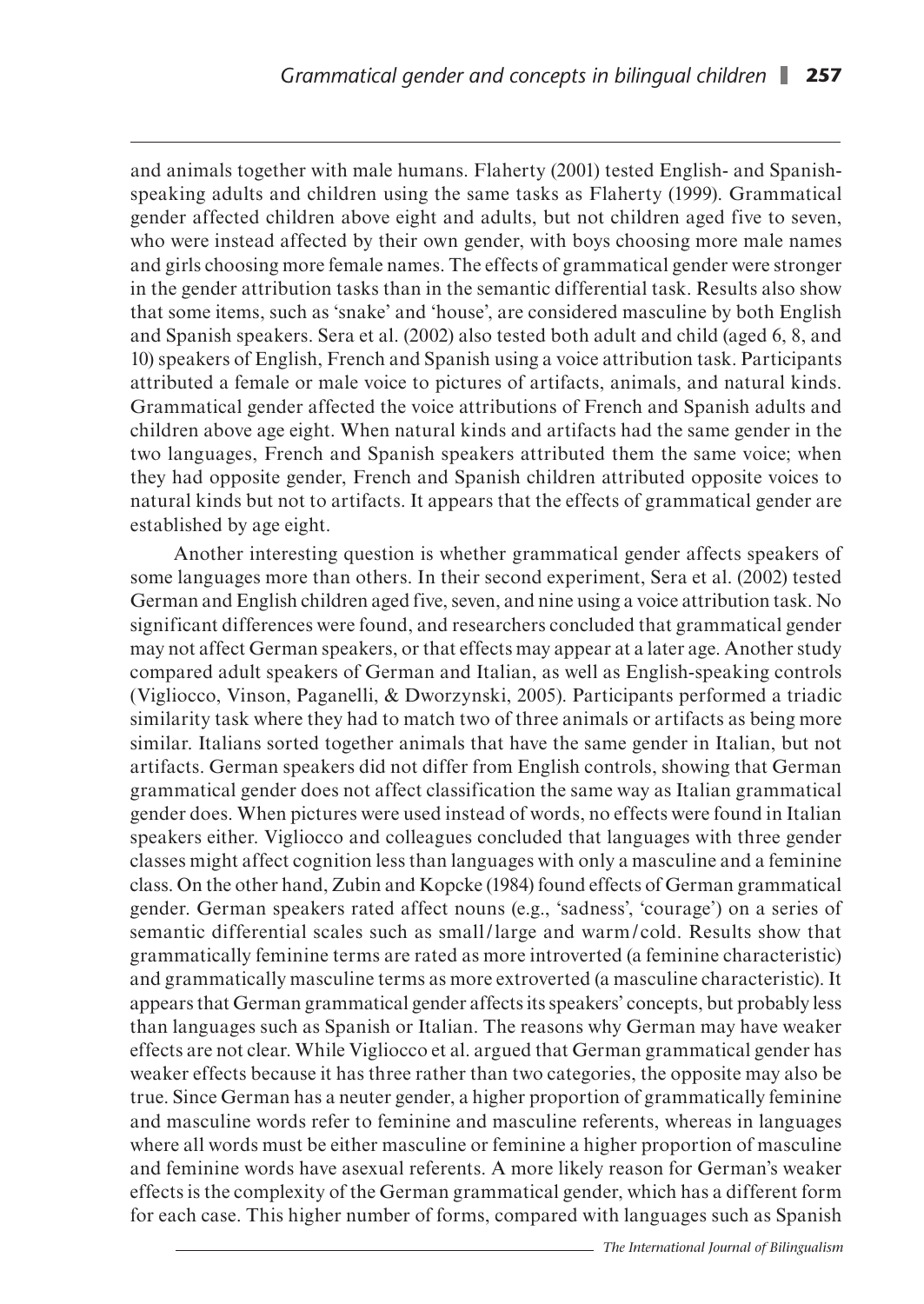that only distinguish two forms, may lead German gender to affect categorization less than simpler gender systems such as the Spanish one.

In conclusion, research done in the past 15 years shows that grammatical gender affects concepts of artifacts, animals, and natural kinds in monolingual speakers of gender languages. The effects are evident after age eight, although the entity of the effect varies depending on the materials, the languages and the tasks involved.

### **2.3**

#### **Effects of grammatical gender on concepts in bilinguals**

Anecdotal evidence shows that the gender assignments of a linguistic group can be puzzling for speakers of other languages. For instance, speakers of other languages do not understand why German artists represent sin as a woman ('sin' is feminine in German; for examples, see Corbett, 1991, and Jakobson, 1966). Adult second language (L2) learners may have negative attitudes towards the L2 gender system; for instance, English-speaking learners of French may find grammatical gender "silly" (Jones, 1996). Child L2 learners may have fewer problems than adults in accepting L2 gender, but still struggle trying to make sense of it. Kenyeres (1938) reports an entertaining diary study of a seven-year-old speaker of Hungarian (a genderless language) trying to make sense of gender assignment in L2 French. The girl understands that nouns that take *le* are masculine and those that take *la* are feminine. She therefore cannot accept that stains are feminine because they are ugly; she also rejects the idea that ribbons and gardens are masculine, because ribbons are beautiful and gardens are the mothers of flowers. Similarly, Taeschner's book on bilingual first language acquisition, *The Sun is Feminine*, takes its title from a conversation between two Italian-German bilingual children who talk about the sun in Italian using the feminine gender, and when corrected ask whether the sun is a boy, before forcefully protesting that the sun is a girl (Taeschner, 1983).

In spite of many anecdotes, experimental research on the effects of grammatical gender on bilinguals' thought is scarce. In the earliest study (Ervin, 1962), Italian-English bilingual speakers rated a series of written Italian pseudowords along various scales. The pseudowords had a masculine marker*-o* or a feminine marker *-a*. Italian speakers rated feminine pseudowords as prettier, weaker, and smaller than masculine pseudowords, showing that gender markers lead to perceiving a noun as possibly representing a male or female entity even when the noun's referent is unknown. Still, these effects seem to have appeared only in the Italian-dominant bilinguals, who had moved to the U.S. after age nine and were faster at picture naming in Italian than in English. There were no effects in the English-dominant bilingual group, who had acquired English before age six and were faster in English. A recent study (Andonova, Gosheva, Schaffai, & Janyan, 2007) found effects of second language learning on the reassignment of gender to first language words. Bilinguals and L2 learners attributed a masculine or feminine gender to a list of neuter L1 words. Results show that the attribution of a new gender to an L1 word isinfluenced by the grammatical gender of the word in the second language, both in Bulgarian-speaking high school students who had studied German or Spanish as foreign languages for four years and in German-French and German-Russian bilinguals with about 12 years of L2 exposure. The control groups, who had studied English, performed randomly. Both the studies reported above involved linguistic materials (words), and it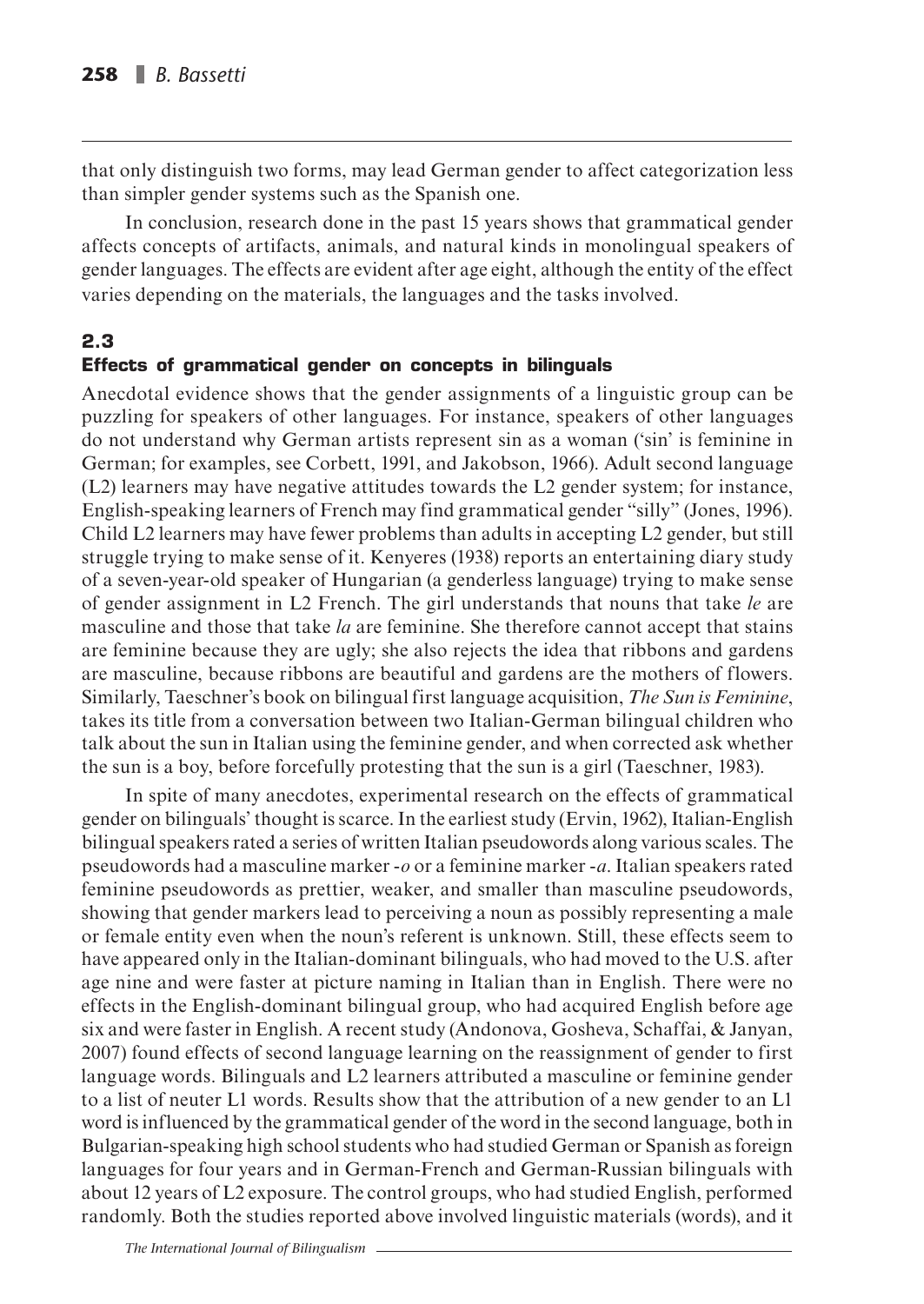is not clear whether participants were simply using grammatical gender as a strategy to perform an unusual task.

Evidence of grammatical gender effects on bilinguals' thought comes from a series ofstudiesthat compared German-English and Spanish-English bilinguals using English materials and instructions (Boroditsky  $&$  Schmidt, 2000). The purpose of these studies was not to study bilinguals, as researchers chose L2 speakers of English in order to be able to use a genderless language to test native speakers of gender languages. Still, the results of these experiments shed light on the effects of grammatical gender in the mind of bilinguals. In the first experiment participants learnt proper names for a series of artifacts, animals, and natural kinds, for instance learning that an apple was called "Patricia," and then were tested for recall of the item-name pairs. All objects had opposite grammatical gender in German and Spanish, and proper names were either masculine or feminine (e.g., Patricia or Patrick). Participants remembered item-name pairs better when the name was consistent with the gender of the item in their first language. English controls performed equally well with all items. In the second experiment, participants wrote three English adjectives to describe a series of English words representing the same items used in the first study. Participants described grammatically feminine nouns using more feminine adjectives, and grammatically masculine nouns using more masculine adjective; for instance, the bridge was described as "elegant" by German speakers and "strong" by Spanish speakers. Both the experiments above show that German-English and Spanish-English bilinguals, despite their knowledge of a genderless second language, are still affected by the grammatical gender of their first language.

While bilingualism per se does not seem to eliminate the effects of a gender first language on thought, bilingualism involving two gender languages may have an effect, if the two languages assign opposite gender to the same entities. One study looked at bilinguals' concepts of entities that have opposite grammatical gender in their two languages (Phillips & Boroditsky, 2003). In a picture similarity task, a group of Spanish-German and German-Spanish bilinguals rated the similarity of a series of picture pairs in a picture similarity task. Each pair consisted of a picture of a human being (either male or female) and a picture of an object or animal. Objects and animals had opposite genders in Spanish and German. The task was performed in English, the participants' third language. German and Spanish monolingual controlsrated grammatically feminine objects and animals as more similar to women and masculine ones as more similar to men. In bilinguals, the effects of grammatical gender correlated with self-reported fluency in each language: those who rated themselves as more fluent in German were more affected by the German grammatical gender, and those more fluent in Spanish were more affected by the Spanish grammatical gender. An obvious limitation of this study is that the bilingual group included both German-L1 Spanish-L2 bilinguals and Spanish-L1 German-L2 bilinguals. Differences between the bilingual group and the two monolingual groups could therefore be due to the fact that half of the bilinguals were German native speakers and half were Spanish native speakers, rather than being caused by their bilingualism.

In conclusion, it appears that grammatical gender may affect bilinguals differently from monolinguals if the bilinguals' two languages assign opposite genders to the same entities, but due to the limitations of previous studies more research is needed.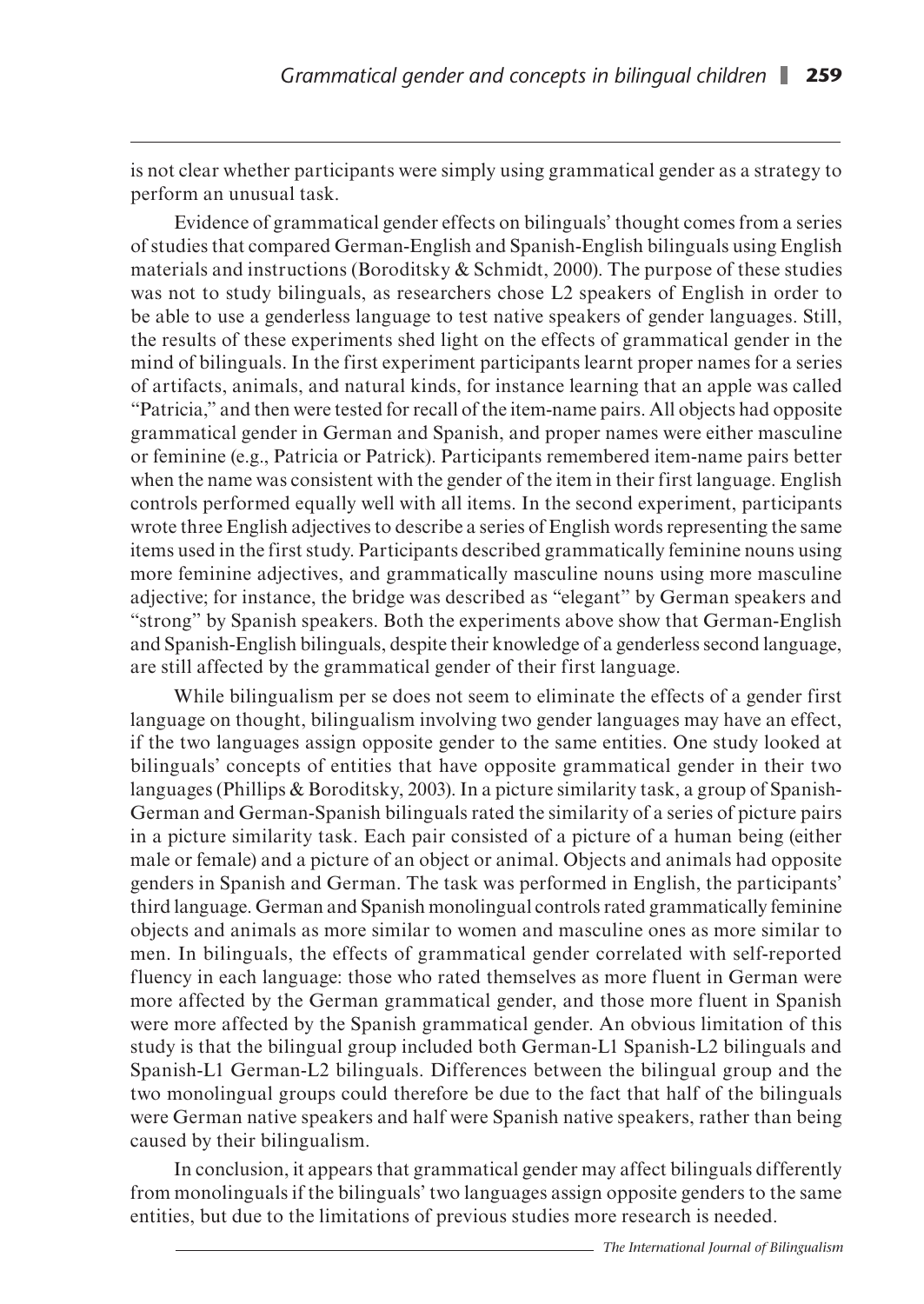### **3The current study: Aims and hypotheses**

The aim of this study was to compare native-speaking Italian children who are monolinguals and native-speaking Italian children who learnt German at an early age to test the hypothesis that Italian grammatical gender affects object classification in Italian monolinguals but not in Italian native speakers who know another language that assigns opposite gender to the same objects. From around age eight, native speakers of gender languages show effects of grammatical gender on their concepts of various entities, as revealed in voice attribution tasks (Sera, Berge, & del Castillo Pintado, 1994). The question then is: what happens if children are exposed to two gender languages before age eight, and the two languages assign opposite genders to various entities? Bilinguals may realize that grammatical gender is just an arbitrary linguistic feature, and could then not be affected by the grammatical gender of one language. This is one of the outcomes of bilingualism proposed by Cook as part of his multicompetence theory (Cook, 2002; Cook et al., 2006): bilinguals may develop new concepts that are in-between the concepts of their two languages, or different from either.

Furthermore, the study aimed at disentangling the effects of language from the effects of culture. Many studies on the effects of language on thought can be criticized for potentially reflecting effects of culture rather than language. This study tackled this question by comparing two groups of children who had been living in the same sociolinguistic environment throughout their lives.

# **4Method**

In this experiment, Italian-German bilingual children and Italian monolingual children were asked to assign a male or female voice to pictures of objects. All pictured objects had opposite grammatical gender in the two languages. There were two types of objects: *masculine objects* were grammatically masculine in Italian and feminine in German; *feminine objects* were grammatically feminine in Italian and masculine in German. It was predicted that the Italian monolingual children would choose a male voice for objects whose noun is grammatically masculine in Italian and a female voice for objects whose noun is grammatically feminine in Italian; the Italian-German bilingual children would not be affected by the Italian grammatical gender in choosing a voice for objects. Response times were also recorded and analyzed, as research shows that bilinguals may perform some tasks more slowly than monolinguals, but no specific predictions were made.

### **4.1 Participants**

Twenty-one monolingual Italian children and 21 Italian-German bilingual children participated in the experiment. All children were native speakers of Italian and were living in the same town in Italy; the bilingual children were attending a school where German was the language of instruction. All the bilinguals had acquired Italian from birth (one child had acquired it at age 4) and most of them spoke Italian at home with at least one parent (89%). They had all started acquiring German before age four (58%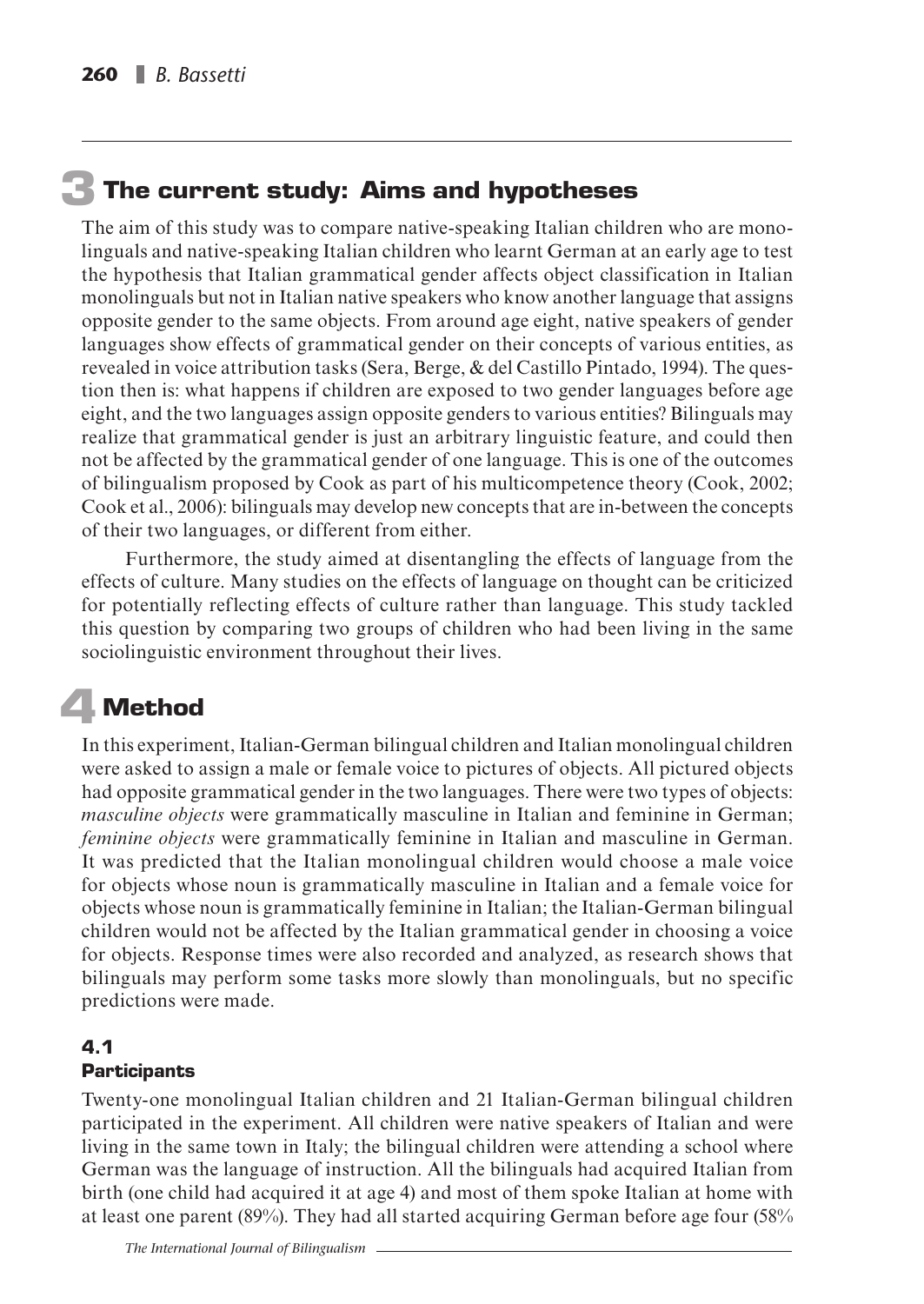from birth, 42% by age 4), and 74% of them spoke German at home with at least one parent (63% spoke both languages at home, 11% only spoke German; percentages do not include 2 children who did not fill in the questionnaire). Children's answers to a questionnaire revealed that they could be considered balanced bilinguals:

- 1. They did not show preference for speaking one language or the other (no preference= $47\%$ , Italian preference= $32\%$ , German preference= $21\%$ )
- 2. They considered themselves equally good at speaking both languages (equally good =  $68\%$ , better at Italian =  $21\%$ , better at German =  $11\%$ ).
- 3. They mostly rated their own speaking proficiency as native-like in both languages: 73% considered themselves as good at speaking Italian as Italian native-speaking children, 63% considered themselves as good at speaking German as German native-speaking children, and nobody considered him/herself as "much worse" than native-speaking children in either language. Some (16%) rated their speaking proficiency as equally good in both languages, but lower than native speakers of both. Only a few considered themselves less proficient than native speaking children in only one of their languages (11% worse in Italian, 21% worse in German).

The two groups had similar gender composition (monolinguals:  $M = 10$ ,  $F = 11$ ; bilinguals:  $M=9$ ,  $F=12$ ) and age (monolinguals = 9;4, bilinguals = 9;7). This age range was chosen because, according to previous findings, the effects of grammatical gender on the concepts of objects become apparent at age eight (Sera et al., 2002). Both groups attended privately run schools, reflecting a similar socioeconomic background. All children had studied English, a genderless language.

### **4.2**

### **Materials**

Materials consisted of 12 black-and-white line drawings of familiar concrete objects; two more drawings were prepared forthe practice session. All objects were artifacts, in order to avoid the confounding effects of having a mixture of artifacts and natural objects, as previous research had shown a general trend to consider natural objects as feminine and artificial objects as masculine (Mullen, 1990; Sera et al., 1994). Black-and-white line drawings were used in order to avoid the gender connotations of colors (Flaherty, 2001). Care wastaken to ensure that no object had male orfemale connotations, avoiding objects such as skirts or perfumes which are generally associated with women (Clarke, Losoff, Dickenson, & McCracken, 1981), because previous research shows that children classify such objects as masculine or feminine depending on who normally uses the object (Leinbach, Hort, & Fagot, 1997; Mullen, 1990).

Six objects had a grammatically masculine noun in Italian and a grammatically feminine noun in German, and six objects had a feminine noun in Italian and a masculine noun in German. There were two control items, one object that has a feminine noun in both languages and is typically used by females ('necklace'), and one object that has a masculine noun in both languages and istypically used by males('hammer'). The objects' nouns and grammatical genders were established with a naming pretest whereby Italian and German adult native speakers were shown the drawings and asked to write down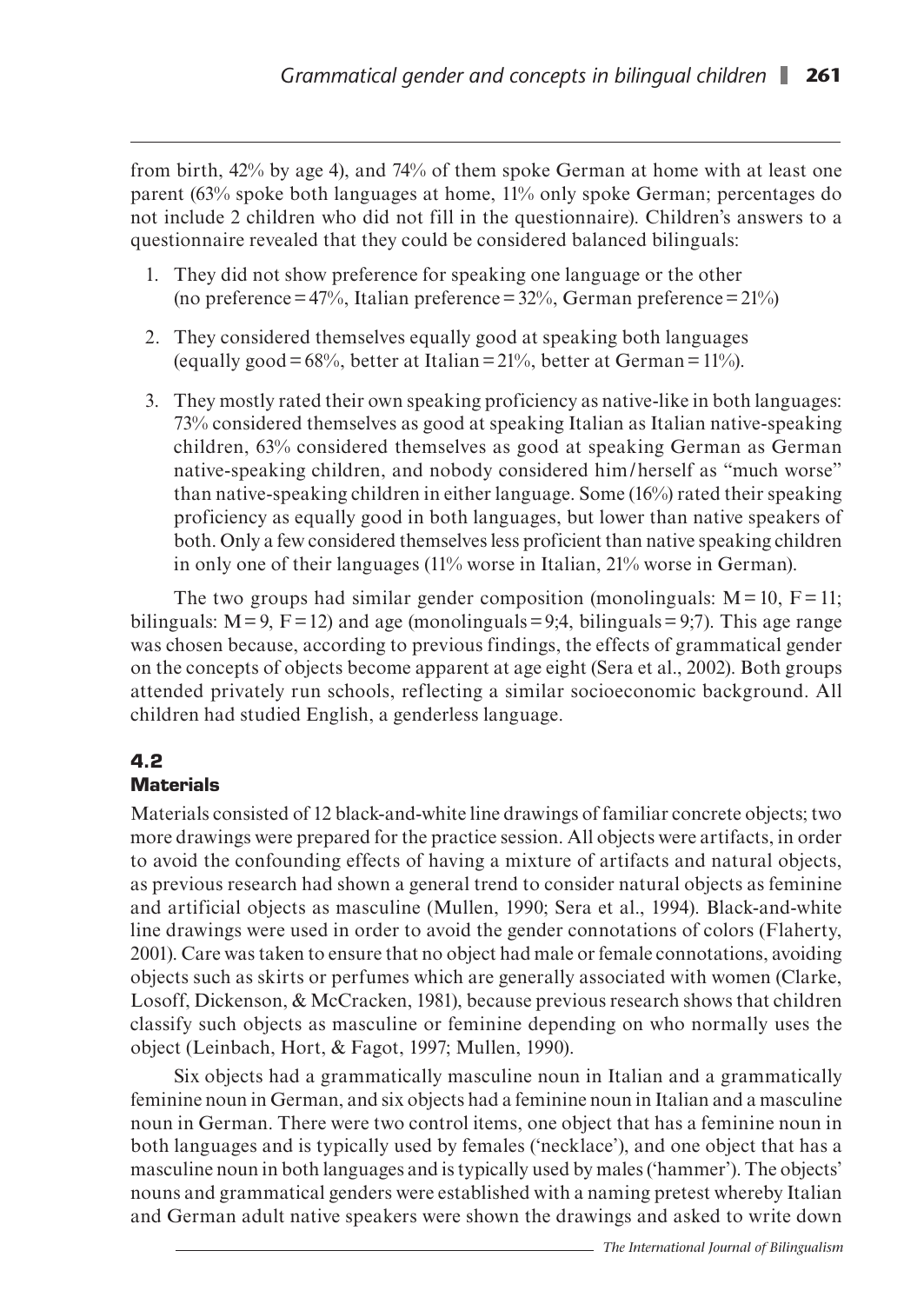the objects' nouns preceded by a definite article. Objects and their nouns are listed in the Appendix.

For each object, two audio files were created as follows: the same short Italian sentence was recorded twice, once by a male voice and once by a female voice. All sentences were questions appropriate to the object, in the form "do you like [noun]" or "would you like to [verb]", for example, the straw asked "*Ti piace il succo d'arancia?*" ('Do you like orange juice?'). Sentences did not provide grammatical genderinformation about the object's noun. The female voice wasrecorded by a female Italian native speaker; the male voice version was obtained from the same recording using Praat (Boersma & Weenink, 2005).

### **4.3**

### **Procedure**

The task was run on a Macintosh computer using the Psyscope software (Cohen, MacWhinney, Flatt, & Provost, 1993). All children were tested individually in a quiet room in their school by the same experimenter, a native speaker of Italian; all interactions were exclusively in Italian. After receiving oral instructions, the child was given a practice trial of two items. Children were asked to imagine that the object on the screen could talk, and to choose the most appropriate voice for each object by pressing a key on the computer. The line drawing of an object appeared on the screen for 2,000ms, and then disappeared. After 500ms, the object appeared again for 2,000mstogether with the recording of a male or female voice saying a short sentence. The object disappeared for 500ms, and then it appeared again for 2,000ms and repeated the sentence with a voice of the opposite gender. It then remained on screen until the child pressed a designated key on the keyboard, the key marked as '1' if they preferred the first voice they heard, or the key marked as '2' if they preferred the second voice. The computer recorded response and response time; there was no time-out condition. After a pause of 1,500ms, the next line drawing appeared. All children saw the line drawings in the same sequence, but the order of female and male voices was randomized by the computer so that each child heard a different combination of objects and voices. Children were invited to take a rest after the first half of the trials.

At the end, the child answered some biographical questions, and explained how s/he chose the appropriate voice for each object. The bilingual children later filled in a written questionnaire regarding their language background, which was administered in the classroom.

# **5Results**

In line with predictions, the Italian monolingual children showed an effect of the Italian grammatical gender in their choice of the appropriate voices for objects, whereas the Italian-German bilingual children were not affected. The Italian monolingual children chose more female voices for objects that are grammatically feminine than for objects that are grammatically masculine in Italian. No effect of grammatical gender appeared in Italian-German bilingual children.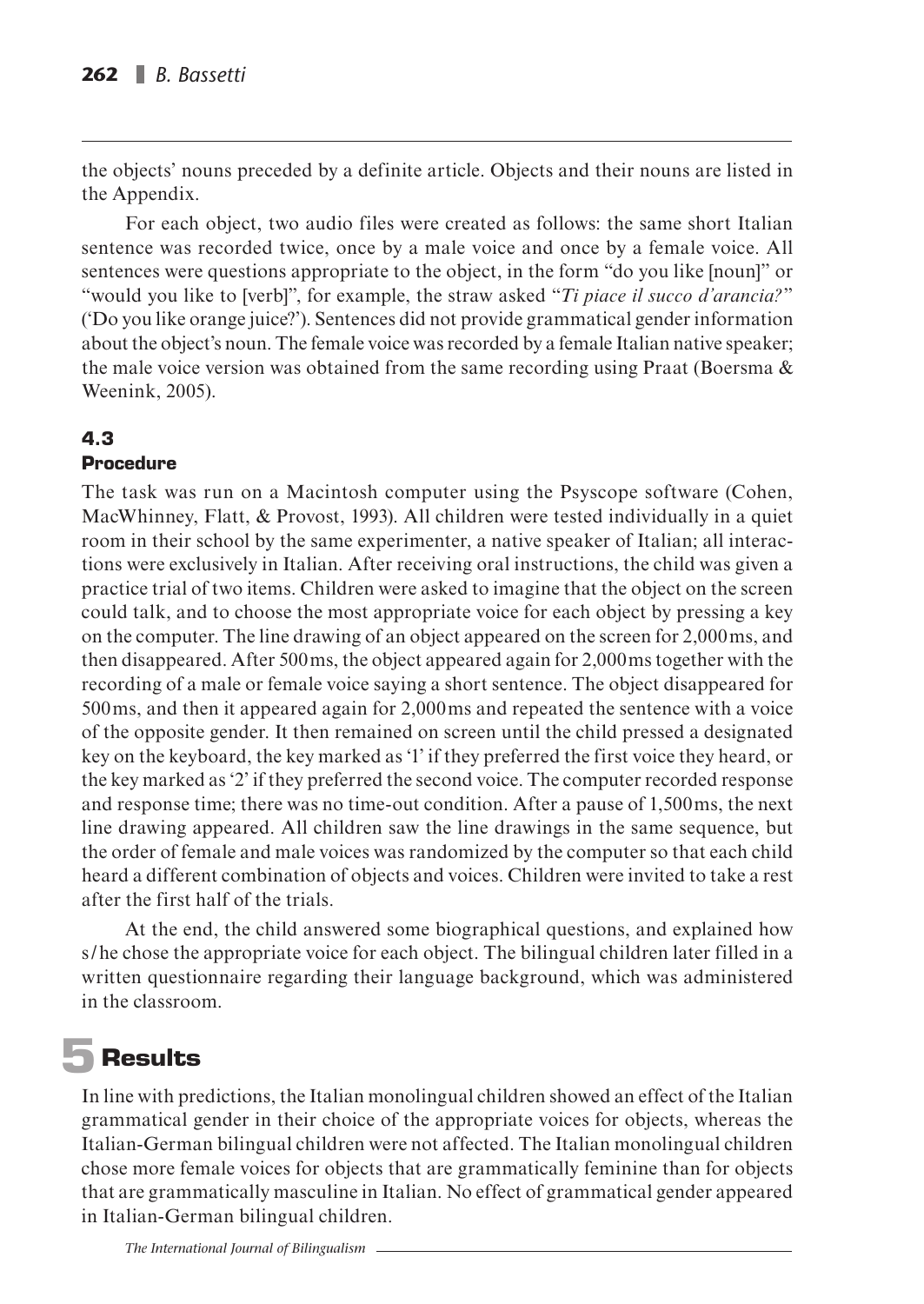#### **5.1 Preliminary tests**

First of all, results from the two control items were analyzed to make sure that children had understood the instructions. Both groups mostly chose the female voice for the necklace (bilinguals  $= 91\%$ , monolinguals  $= 95\%$ ) and the male voice for the hammer (both groups = 86%). This is in line with previous findings that objects with female connotations are considered feminine and objects with male connotations are considered masculine. Children were also asked the question "Was [this task] easy, difficult, or soso?," to which none of the children answered "difficult"; 64% of bilinguals and 71% of monolinguals considered it "easy" and the remaining ones considered it "so-so." These results confirm that children had understood the task.

Second, to check whether the children's own gender affected their choice of voices, an ANOVA was conducted with children's gender as a between-subject variable and the number of *female voice choices* as the dependent variable. No effects of children's gender were found,  $F(1, 40) = 0.37$ , ns. This is in line with previous findings that at this age the child's own gender does not affect the number of male or female voice choices in a similar task (Sera et al., 1994), although effects have been found with younger children performing a name attribution task (Flaherty, 2001), and with adults performing a different task (Andonova, D'Amico, Devescovi, & Bates, 2004). Children's gender was therefore eliminated from analysis.

### **5.2**

#### **Voice choices**

To test whether the Italian grammatical gender of objects affects bilingual and monolingual children's voice choices, a one-way repeated-measures ANOVA was conducted for each group, with Grammatical Gender as the within-subjects factor and the frequency of female voice choices as the dependent variable.

For the monolingual group, grammatical gender significantly affected the number of female voice choices,  $F(1, 20) = 7.97$ ,  $p = .011$ ,  $\eta^2 = 0.29$ . This means that monolingual Italian children chose more female voices for objects that are grammatically feminine in Italian (69%), compared with grammatically masculine objects (52%; respectively *M*=4.12, *SD*=1.20 and *M*=3.10, *SD*=1.45).

For the bilingual group, grammatical gender did not affect the number of female voice choices,  $F(1, 20) = 1.35$ , ns. This means that the number of female voice choices was not significantly different for objects that are feminine in Italian and masculine in German (59%,  $M=3.55$ ,  $SD=1.24$ ) versus objects that are masculine in Italian and feminine in German (51%, *M*=3.05, *SD*=1.66).

The ANOVA results were confirmed by tests against chance level, which were performed to ascertain whether the number of female voice choices for each type of object for each language group was different from chance level. Tests against chance probability were done by *t*-tests. For objectsthat were grammatically feminine in Italian, bilinguals and monolinguals showed different patterns of response. Italian monolingual children made female voice choices at significantly above-chance levels,  $t(20)=4.26$ , *p*<.001. Italian-German bilingual children approached but did not reach significance,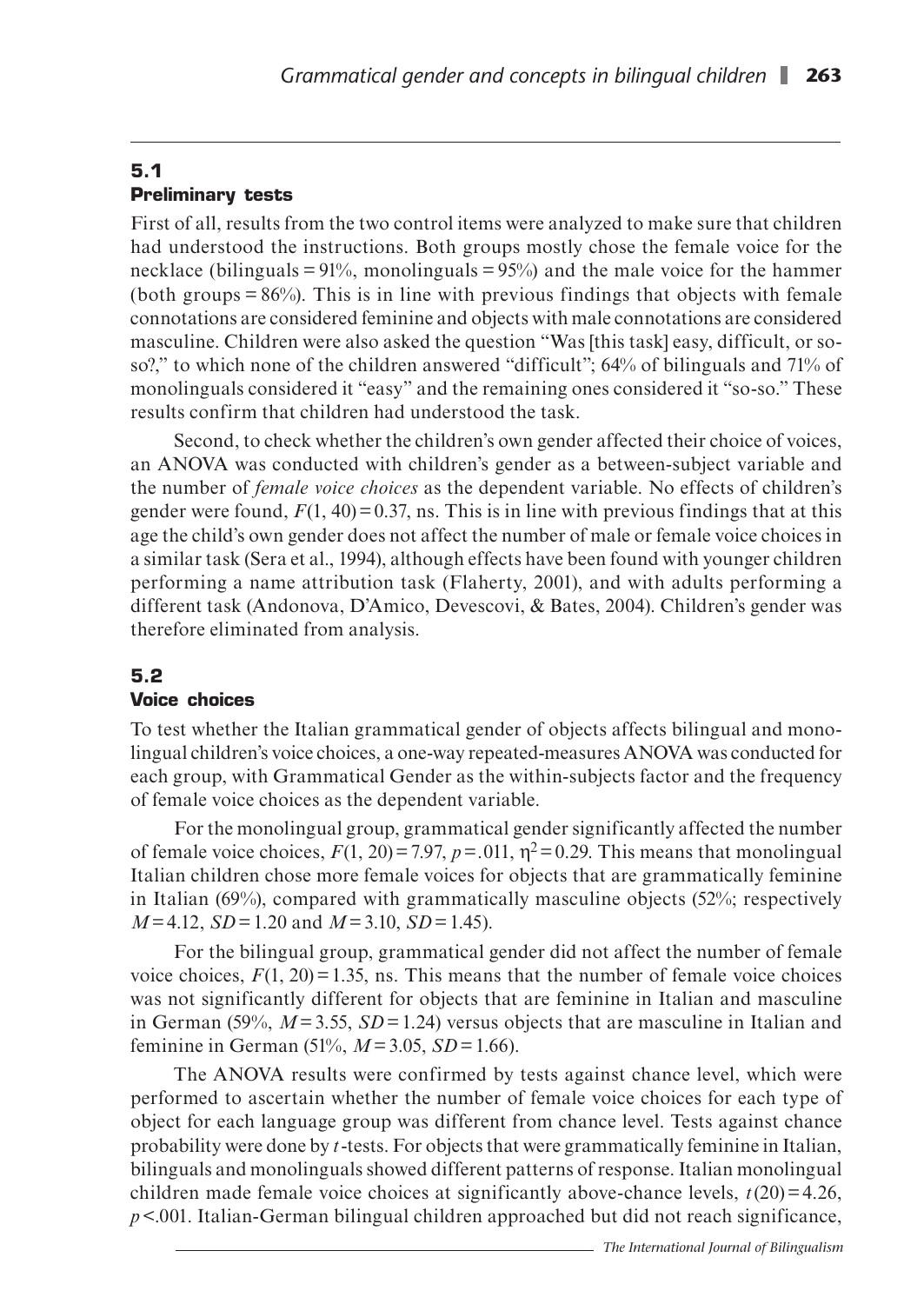$t(20)=2.02$ ,  $p=0.06$ . For objects that were grammatically masculine in Italian, both groups performed at chance level (monolinguals:  $t(20) = 0.3$ , ns; bilinguals:  $t(20) = 0.13$ , ns).

### **5.3 Subject analysis**

To further examine the effects of Italian grammatical gender on the two groups, an overall grammatical gender preference was calculated for each participant, whereby each participant was classified as having an *Italian gender preference*, a *German gender preference*, or *no preference*. In line with previous research on bilinguals' classification preferences (Cook et al., 2006; Imai & Gentner, 1997), a participant was classified as having an Italian gender preference if s/he made seven or more voice choices (out of 12) that were consistent with the Italian grammatical gender of the object. Vice versa, a German gender preference was attributed to a participant who made seven or more voice choices that were consistent with the German grammatical gender of the object. The pattern wasscored as no preference when the participant made six choicesthat were consistent with the Italian gender and six choices that were consistent with the German gender. Table 1 shows the percentage of children classified by preference by group.

### **Table 1**

**Percentage of participants classified as Italian preference, German preference or no preference by group (number in brackets)**

| Group               | Italian<br>preference | German<br>preference | No preference |
|---------------------|-----------------------|----------------------|---------------|
| <b>Monolinguals</b> | $71\%$ (15)           | $19\%$ (4)           | $10\%$ (2)    |
| <b>Bilinguals</b>   | $52\%$ (11)           | $33\%$ (7)           | $14\%$ (3)    |

Binomial tests were conducted to test whether the number of participants in each cell differed from the probability expected by chance. The chance probabilitiesfor*Italian preference* and *German preference* were both .39, and that for *no preference* was .22. The monolingual group showed a preference for Italian grammatical gender, with 71% of participants being classified as having an Italian preference (corresponding to 15 out of 21 participants). This exceeded the number expected by chance ( $p < .005$ ). In the bilingual group, 11 children had an Italian preference and seven had a German preference, and tests against chance level were not significant.

### **5.4**

### **Item analysis**

An item analysis was performed to reveal whether particular objects were classified according to chance by each group. A series of chi-square tests was performed to compare the number of children who made a female voice with the chance level number (10.5) for each object. Both groups chose female voices significantly above the chance level for the feminine control item 'necklace' (bilinguals:  $N=19$ ,  $\chi^2=13.76$ ,  $p<.001$ ; monolinguals:  $N = 20$ ,  $\chi^2 = 17.19$ ,  $p < .001$ ) and chose male voices significantly above the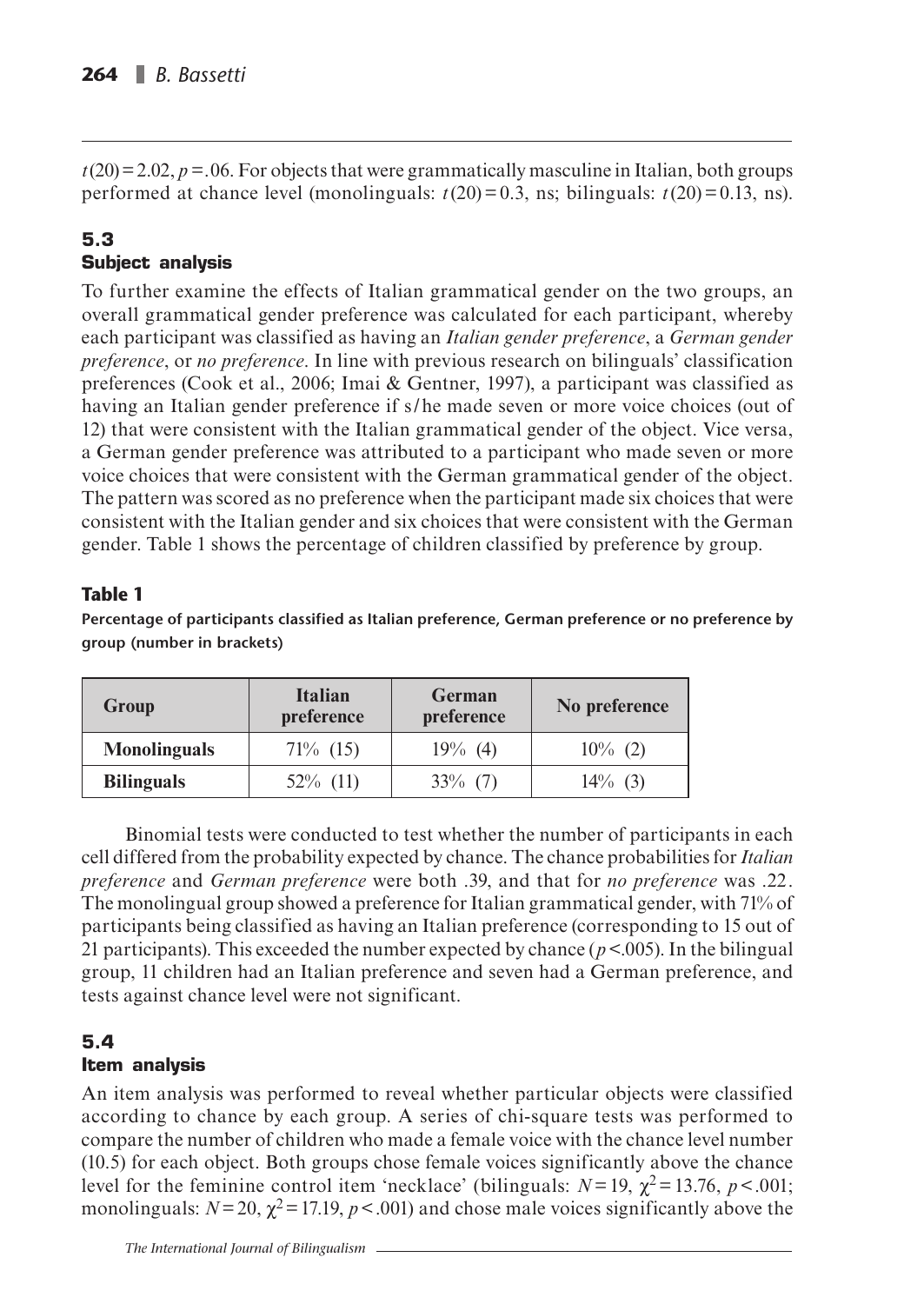chance level for the male control item 'hammer' (both groups:  $N = 18$ ,  $\gamma^2 = 10.71$ ,  $p = .001$ ). For grammatically masculine objects, both groups performed at chance level on all objects. The two groups differed in their treatment of grammatically feminine objects. Table 2 shows the proportion of participants in each group who made a female voice choice for grammatically feminine objects. A higher than chance number of monolingual children made a female voice choice for half of the grammatically feminine objects, whereas bilingual children did not make higher than chance female voice choices. Among monolingual children, 'key' and 'plug' were not attributed a female voice more often than the chance level, possibly because these objects may have masculine connotations in an Italian environment, where men normally unlock the house door and deal with electrical equipment. Such items would therefore belong to what previous research termed "dissonant words," that is, nouns whose grammatical gender is in conflict with the gender connotation of the referent.

### **Table 2**

**Percentage of female voice choices for objects that are grammatically feminine in Italian and masculine in German by group (numbers in brackets), and results from chi-square comparisons against chance levels**

| <b>Object</b> | <b>Female voice choices</b> |                     | $p$ value         |                     |
|---------------|-----------------------------|---------------------|-------------------|---------------------|
|               | <b>Bilinguals</b>           | <b>Monolinguals</b> | <b>Bilinguals</b> | <b>Monolinguals</b> |
| <b>Straw</b>  | $62\%$ (13)                 | $86\%$ (18)         | .28               | $.001**$            |
| <b>Pencil</b> | $57\%$ (12)                 | $76\%$ (16)         | .51               | $.02*$              |
| Armchair      | $62\%$ (13)                 | $71\%$ (15)         | .28               | $.05*$              |
| Ball          | $57\%$ (12)                 | $67\%$ (14)         | .37               | .09                 |
| <b>Key</b>    | $52\%$ (11)                 | $57\%$ (12)         | .83               | .51                 |
| Plug          | $62\%$ (13)                 | $52\%$ (11)         | .28               | .83                 |

# **5.5**

### **Response times**

Response times were analyzed to check whether there were differences between bilingual and monolingual children, or between grammatically feminine and masculine objects. Results revealed no significant difference between the response times of the bilingual and monolingual children, but the monolingual children took longer to choose a voice for feminine than for masculine objects.

To test for differences between the response times of bilingual and monolingual children, an ANOVA was performed with group as the between-subjects factor and response times as the dependent variable. Although the bilingual children were on average slower than the monolingual children (8,965ms vs. 8,362ms), the difference was not significant,  $F(1, 40) = 2.56$ , ns.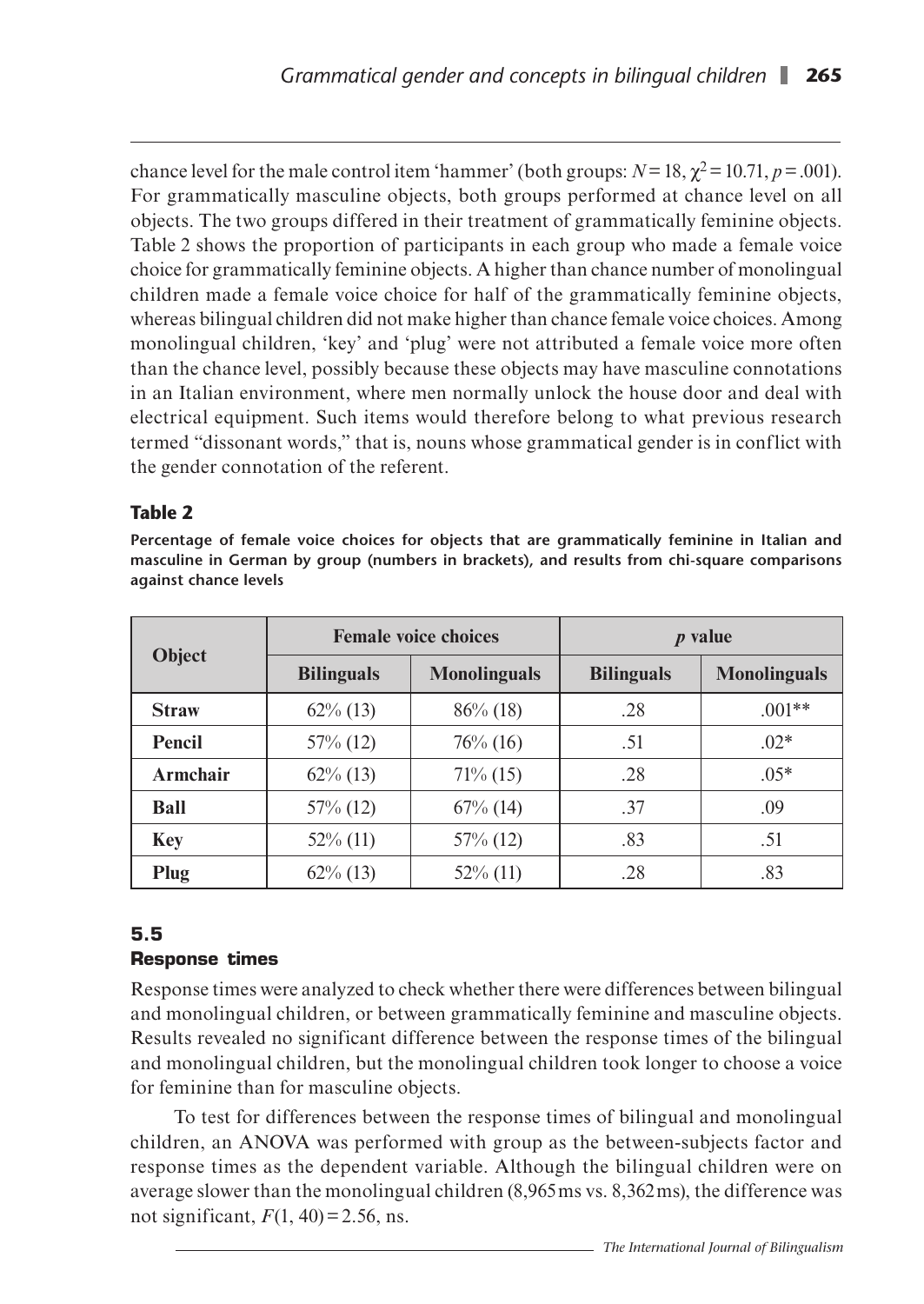To check whether children were slower with masculine or feminine objects, two repeated-measures ANOVAs were then performed on the two groups. The monolingual children were slower with grammatically feminine objects than with grammatically masculine objects (8,710ms and 8,015ms respectively,  $F(1, 20) = 5.9$ ,  $p < 0.05$ ,  $\eta^2 = 0.228$ ). The bilingual children showed no significant difference (9,050ms and 8,880ms respectively,  $F(1, 20) = 0.47$ , ns).

### **5.6 Voice choice criteria**

Children'sself-reports of how they selected the appropriate voice for objects were elicited in order to check whether children were using grammatical gender to perform the voice attribution task. Such strategy was reported by three bilingual children and one monolingual child. Still, none of these children made 100% grammatical-gender-consistent voice choices, and their data were therefore not eliminated from analysis.

An analysis of the other answers revealed that the most common strategy among monolingual children wasimagining that the object wastalking (48%). Bilingual children reported a wider variety of strategies: choosing a female voice for soft objects and a male voice for hard objects, choosing a female voice for small objects, imagining who would normally ask that question, or imagining themselves being the object. A similar number of children in both groups reported choosing randomly or following their instinct (33% of monolinguals and 38% of bilinguals). Two of the monolingual children reported choosing only male or only female voices, but this strategy was probably developed in mid task and their results still showed effects of the Italian grammatical gender. The voice choice criteria did not highlight noticeable differences between the two groups, apart from the slightly higher number of bilinguals who reported using grammatical gender as a strategy for voice attribution and the wider variety of strategies adopted by the bilingual children.

# **6 Discussion**

The purpose of this study was to understand whether knowledge of two languages that represent the same aspect of reality differently affects bilinguals' thought, by looking at the classification of artifacts as masculine or feminine in two groups of Italian native-speaking children: a monolingual group and a bilingual group with knowledge of German, a language that assigns opposite gender to all the artifacts under analysis. Results confirm the hypothesis that bilinguals classify these artifacts differently from monolinguals. Monolingual children chose more female voices for grammatically feminine objects than for grammatically masculine objects, chose more female voices than expected by chance for feminine objects, were slower at choosing voices for female than male objects, and showed an overall Italian grammatical gender preference. Bilingual children were not significantly affected by the Italian grammatical gender. It appears that speaking two languages that assign the opposite gender to the same object affects concepts of objects, so that Italian native-speaking children who know German think of the same objects differently from Italian native-speaking monolingual children.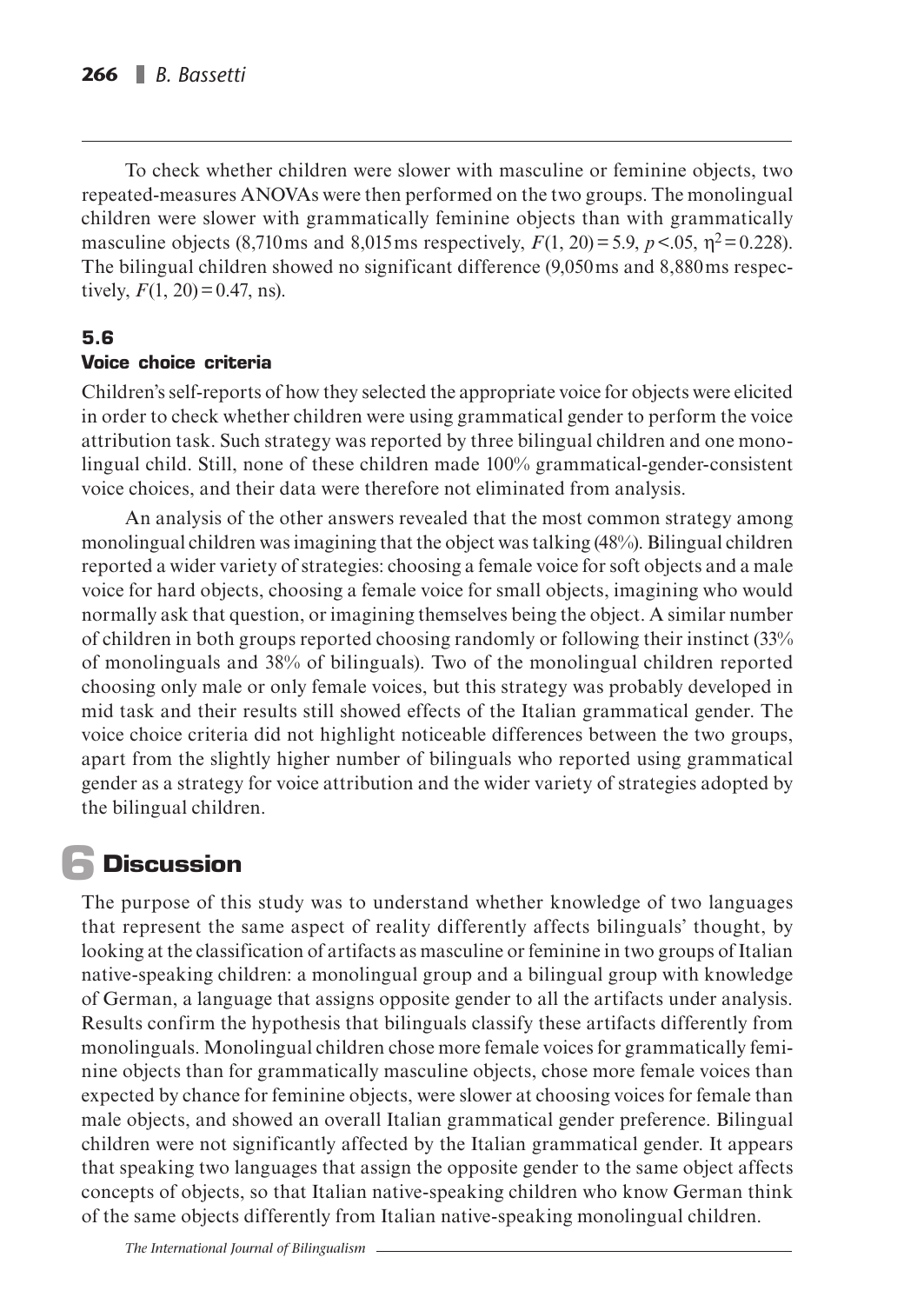It should be noted that bilinguals also show a small preference for female voices for objects that are grammatically feminine in Italian, although not strong enough to be statistically significant. There are two possible explanations. Previous research suggests that Spanish gender assignment may be more akin to the assignment of speakers of genderless languages, compared with German gender assignment (Sera et al., 2002). When the Italian and German languages assign opposite gender to the same object, Italian gender assignment, which for historical reasons is very close to Spanish assignment (Foundalis, 2002), may be somehow more "natural" than German assignment. An alternative explanation is that Italian-German bilingual children, notwithstanding their bilingualism, are still affected by the Italian gender system, that is, bilingualism is reducing but not eliminating the effect. If the latter explanation is correct, then bilingualism would be having weaker effects than if the former explanation is correct.

With regards to the effects of grammatical gender on monolinguals' representation of objects, results show that feminine grammatical gender affects voice choices but masculine gender does not; furthermore, voice attribution seems to be more difficult for grammatically feminine than masculine referents, as revealed in longer response times for feminine objects. It is worth investigating why the feminine gender leads monolingual children to think of objects as being more feminine, whereasthe masculine gender does not lead them to think of objects as being masculine. A possibility is that the feminine gender in Italian is marked. Italian has more masculine than feminine nouns; furthermore, since Italian does not have a neuter gender, many objects that were neuter in Latin have a masculine noun in Italian. This means that a lower proportion of grammatically feminine nouns have a semantically neuter referent, compared with masculine nouns. This may make Italian children more prone to think of feminine nouns as referring to a semantically female referent, and less prone to thinking of masculine nouns as referring to male referents.

The results of the item analysis show that more than two thirds of monolingual children attributed a female voice to all grammatically feminine objects except two: the key and the plug. As mentioned above, both items may have male connotations in an Italian context. This shows that the effects of grammatical gender on thought interact with real world experience. Still, it can be argued that research on grammatical gender and thought is much less affected by real world experience than research on other aspects of linguistic diversity. While real world experience may interfere with linguistic effects in tasks testing the effects of language on color perception or memory for number, the effects of grammatical gender are purely linguistic, because there is no alternative explanation as to why a straw is attributed a feminine voice while a toothbrush is not, or why an armchair is perceived as feminine but a mattress is not. Grammatical gender is indeed a fruitful area for investigations of the effects of language on thought in both bilinguals and monolinguals.

Finally, children's explanations of the criteria used for voice assignment did not reveal differences between the monolingual and the bilingual group. Still, three monolingual children reported using the Italian grammatical gender as a strategy for performing the voice attribution task, compared with only one monolingual. This may be purely casual, it may be evidence of a heightened level of metalinguistic awareness in bilingual children (see Bialystok, 2005), or alternatively bilingual children may rely more on such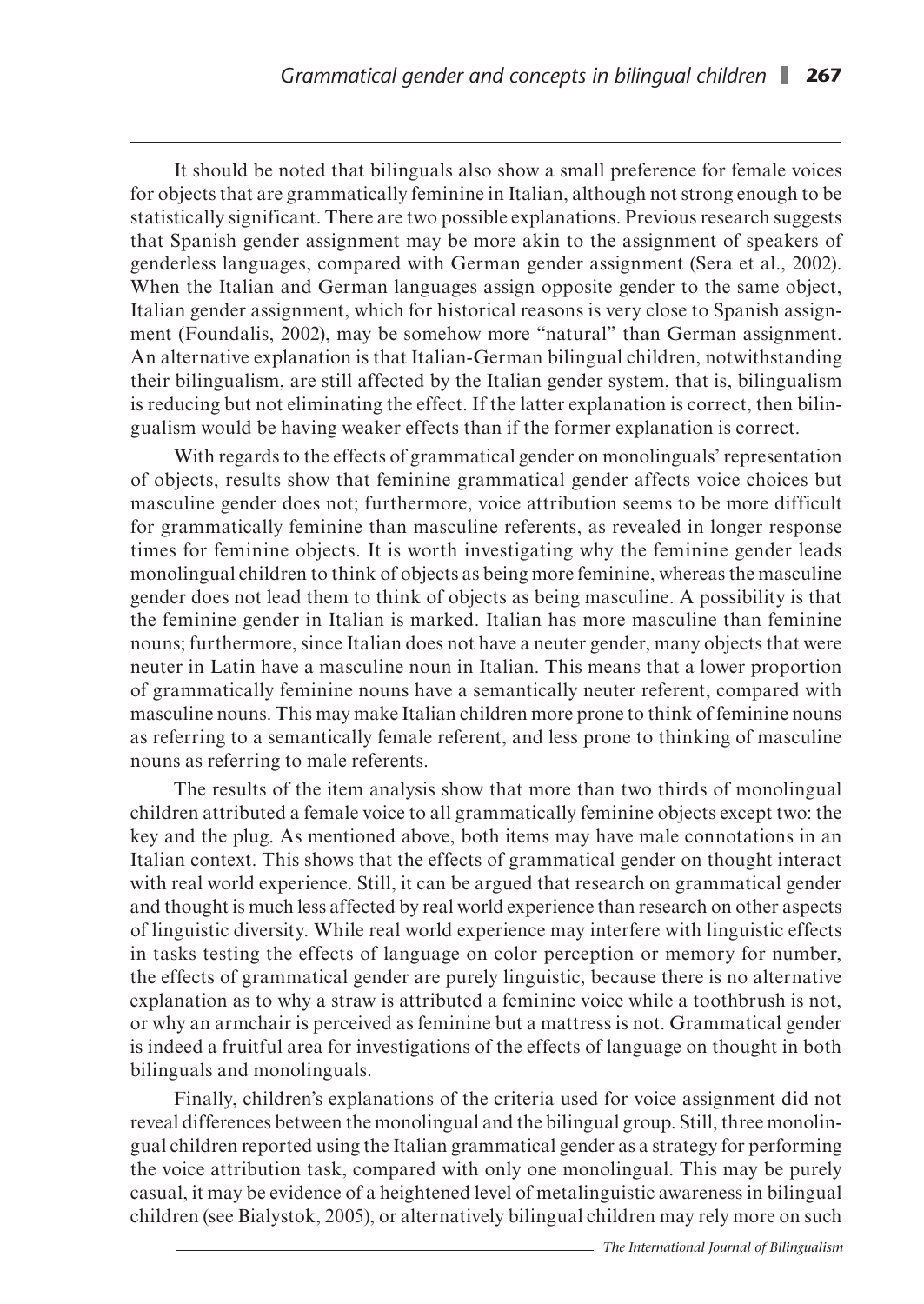formal clues because, unlike monolingual children, they do not perceive masculine or feminine characteristicsin objects. Thislatterfactor could also explain the wider variety of strategies among bilingual than monolingual children.

### **7Conclusions and Implications**

This study contributes to the growing body of research showing that knowing two languages that represent the same aspect of reality differently affects the way people think about that aspect of reality (Athanasopoulos, 2006; Cook et al., 2006; Pavlenko, 2003). This may not be an effect of bilingualism per se, but a consequence of knowing a specific pair of languages that differ in their representations of a specific entity.

The difference between bilinguals and monolinguals in this experiment can only be attributed to language. A problem with a number of studies that investigate the effects of language on thought is the potential confounding variable of culture. When bilinguals have experienced living in the L2 sociocultural environment, differences between bilinguals and monolinguals may be attributed to biculturalism, rather than bilingualism. Bilingual children who have lived in two countries may have been exposed to different representations of the same entity in children tales, picture books, advertisements, or cartoons, where one culture may represent the entity as masculine and one culture as feminine. For instance, Italian-German bilingual bicultural children may have been exposed to stories of frogs that become princesses in Italy (as in Calvino's fairytale *Il principe che sposò una rana*, Calvino, 1956/ 1993), and to stories of frogs that become princes in Germany (as in the Brothers Grimm's fairytale *The Frog King*, which in the Italian translation becomes a toad). While cultural influences cannot be entirely excluded, choosing children who live in the same city reduces the possibility that cultural rather than linguistic influences are at play. This may be an important issue in the light of findings of Cook et al. (2006), who showed that only bilinguals with more than three years of stay abroad categorize objects and substances differently from monolinguals, but bilinguals with a shorter stay perform more like monolinguals, regardless of language proficiency. Cook et al.'s results seem to point to effects of exposure to two sociocultural environments as well as to two languages, whereas the results of the present study can only be attributed to language effects.

The present results provide evidence for Cook's multicompetence theory (Cook, 2002; Cook et al., 2006).In particular, Cook suggested various outcomes of bilingualism: bilinguals (1) may not acquire concepts encoded in their second language, (2) may have two separate sets of concepts, or (3) may integrate L1 and L2 concepts, and either develop concepts in-between those of the two languages, or develop concepts different from those of either language. The first outcome probably does not apply to these balanced simultaneous bilinguals. This study also found no evidence for the second outcome: If children had two separate sets of concepts, they should have performed in line with Italian monolingual children, because they were operating in Italian and so should have activated Italian-encoded concepts. Results support the hypothesis that bilinguals integrate L1 and L2 concepts and think differently from monolinguals. On the other hand, effects of language mode cannot be ruled out, as bilingual children might have differed from monolinguals more, had they been tested in German. The present results provide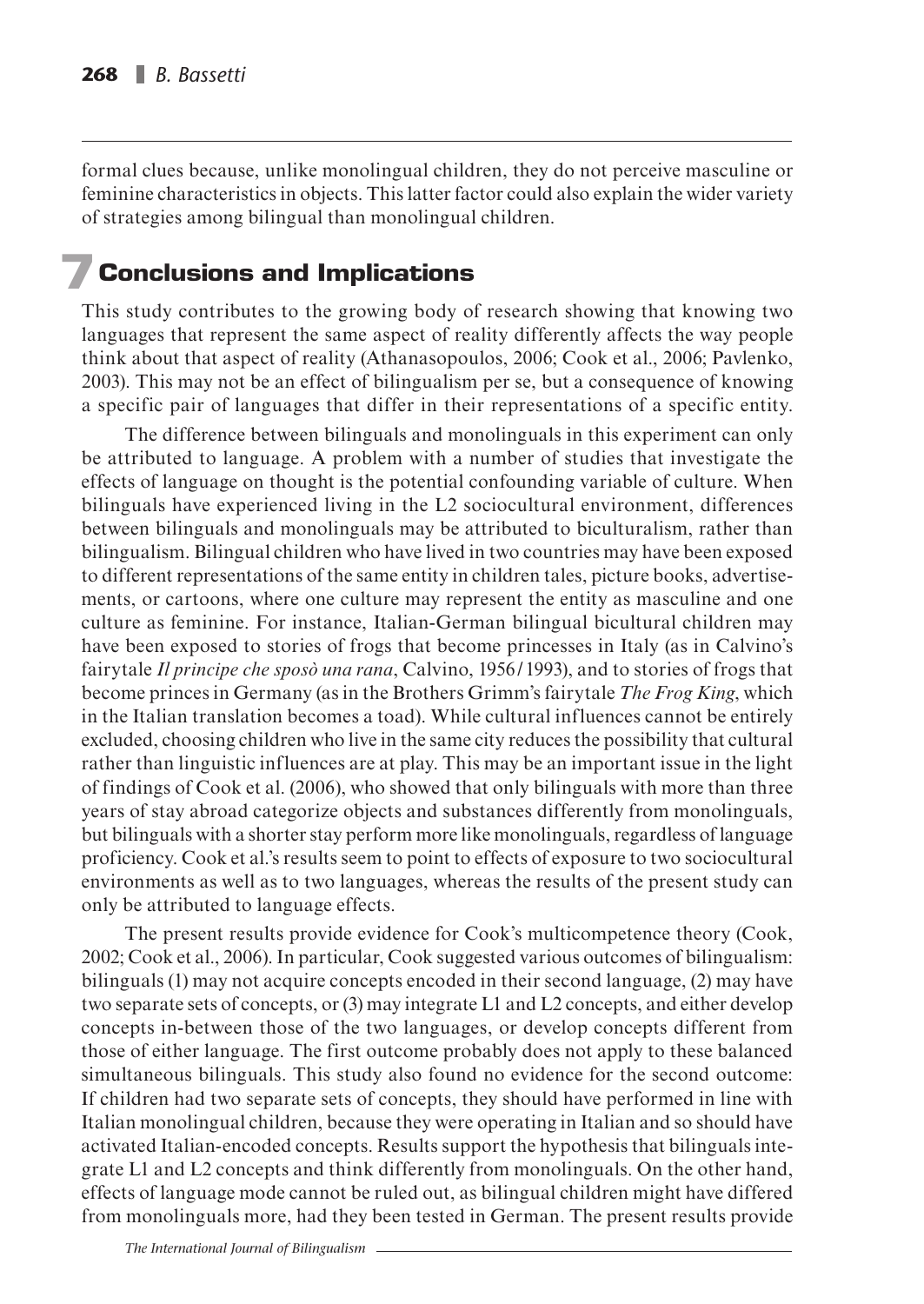evidence for the last outcome, that bilinguals whose two languages represent different concepts may integrate L1 and L2 concepts and end up having different concepts from those of monolingual speakers of their first language.

These results may have implications for research on the acquisition of second language grammatical gender. It appears that for monolingual native speakers grammatical gender is not simply grammatical but also conceptual. Native speakers not only hardly ever make gender errors, but also somehow perceive entities, or at least some entities, as having masculine or feminine characteristics. Children who acquired two gender languages from an early age, like those in the present study, seem not to have concepts of objects as being masculine or feminine. Children who acquire a second language at a later age try to match L2 gender assignment with masculine or feminine characteristics of referents (see Kenyeres, 1938). Adult L2 learners only see grammatical gender as part of grammar, but grammatical genderseemsto be more than linguistic for native speakers of gender languages. In monolinguals' mental lexicons, the gender of at least some entities may be part of the concept, rather than of the lemma. An important issue may also be the age of onset of acquisition of the second language. Since the effects of grammatical gender on object categorization are established after age eight in monolinguals, the gender system of a second language acquired after that age may not affect conceptual development. There could be a "conceptual critical period" after which the acquisition of a gender language may not affect concepts of entities, or a "conceptual sensitive period," after which the effects may be weaker and weaker. On the other hand, there is some evidence that adult second language acquisition may also affect concepts of objects as masculine or feminine. Phillips and Boroditsky (2003) found that bilinguals' self-reported proficiency in their two languages correlated with the effects of the grammatical gender of each language on picture matching, and had stronger effects than their L1. If the most proficient language is the one that affects concepts more, this means that adults' concepts can be affected by second language acquisition. Age of acquisition may therefore be an interesting factor to explore.

The present study may also have implications for cross-linguistic research on monolinguals. Unlike much research that uses bilinguals to confirm or refute theories and findings related to monolinguals, this study was set up to study bilinguals. Since most of the population in the world is bilingual, it makes sense to investigate the effects of bilingualism on thought as an independent research area, and to consider bilinguals a population worth investigating on its own merits, rather than as controls for the supposedly "normal" population of monolinguals. On the other hand, these findings are relevant for research on monolinguals. First of all, the study confirmed the effects of language on thought hypothesized by proponents of linguistic relativity. In particular, it confirmed that grammatical gender affects concept formation in childhood, and that these effects are in place by age nine. Second, this study eliminates some of the limitations of cross-linguistic research on monolinguals: Using instructions and materials in the same language eliminates the possibility that differences are due to participants receiving different instructions, and comparing two groups living in the same sociocultural environment eliminates the possibility that differences are due to culture rather than language. Neither language of instruction nor cultural differences can be controlled in cross-linguistic studies. Third, this study confirms what Ervin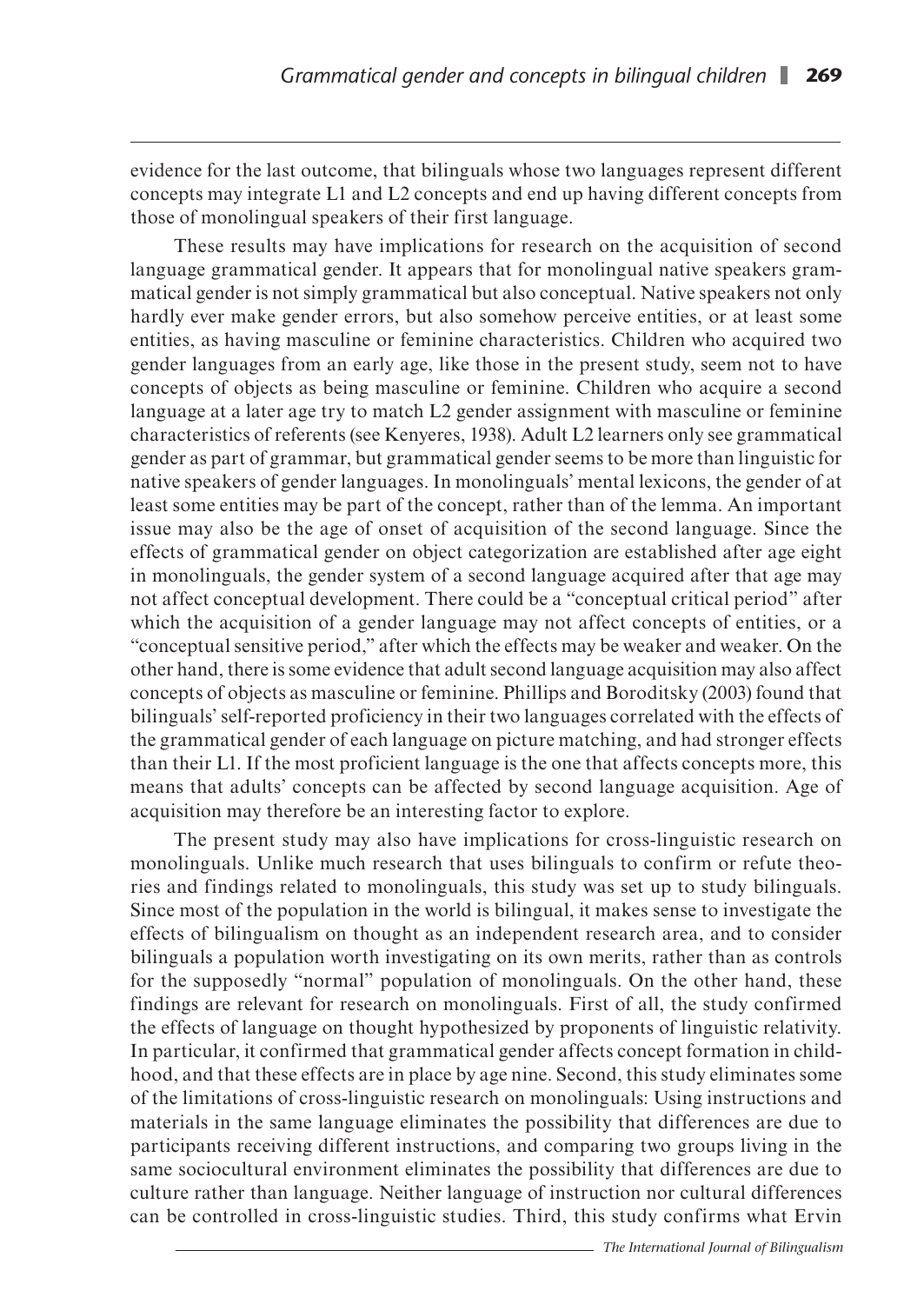had already proposed in the Sixties, that bilingual informants should not be used as representatives of monolingual populations, because they differ from monolinguals (Ervin, 1961). For reasons of convenience, cross-linguistic studies often use speakers of a language as participants without checking whether they also know other languages; it is also common to recruit native speakers of other languages who are living in the researcher's own country, and are therefore bilinguals. Researchers should not equate "native speaker" with "monolingual," as a "native speaker" may know more than one language, and therefore may have unusual characteristics caused by the presence of two languages in one mind.

Future research could look into a variety of issues that could not be addressed in such a small-scale study. The design involved a comparison of bilingual and monolingual children in order to test children with the same sociocultural background, and in order to test all of them in the same language. Future research could include monolingual German and monolingual Italian children, each tested in their own L1, as well as bilinguals tested in either Italian or German. This may show whether language mode has an effect, that is, whether Italian-German bilinguals perform more like German monolinguals when tested in German. Furthermore, since previous research shows that German grammatical gender has weaker effects than the Spanish and French ones, future research may look at Italian-Spanish and Italian-French bilinguals. Regarding materials, the present study only included artifacts in order to avoid the confounding variable of having different types of entities. Future research using pictures of animals may find stronger effects in monolinguals, and therefore reveal stronger differences between monolingual and bilingual children than can be found with artifacts. Future research may also use a larger number of items, include both objects that are assigned opposite genders and objects that are assigned the same gender in the two languages, and avoid objects that may have gender connotations. Different tasks could also be used, in particular tasks not explicitly related to gender. The voice attribution task is in fact a gender attribution task, as children have to choose between two voices that only differ for their gender; and previous research found stronger effects of grammatical gender in tasks explicitly involving gender attribution than in semantic differential tasks(Flaherty, 2001). Alternative tasks may include picture sorting, semantic differential ratings and memorization tasks.

In conclusion, the present study shows that knowledge of two languages that represent the same entity differently affects bilingual children's concept of that entity. This paper contributes to discussions of whether bilingualism affects thought, a question that is well worth investigating in an increasingly bilingual world.

manuscript received: 11.2006 revision received: 05.2007 manuscript accepted: 05.2007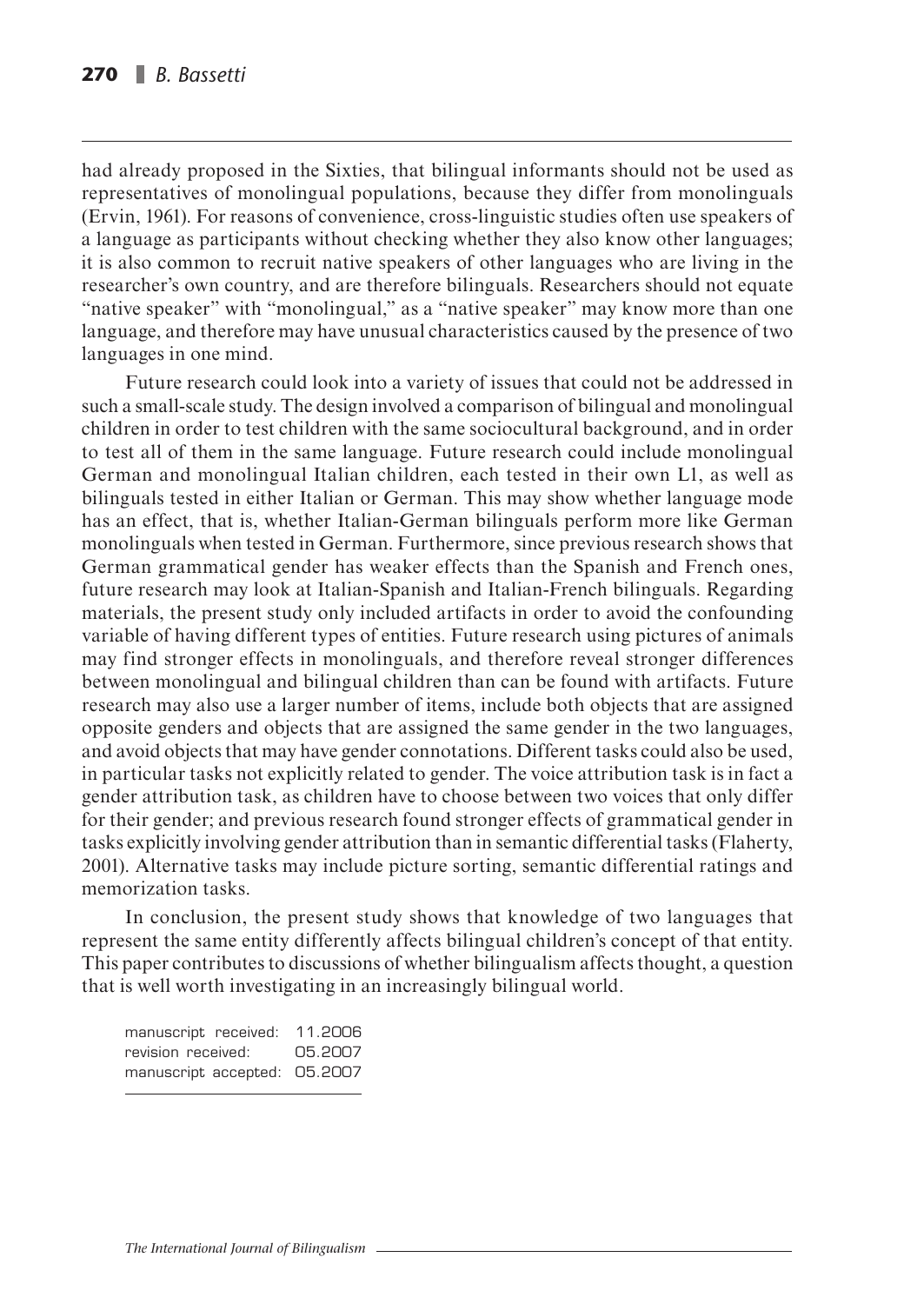### **References**

- ANDONOVA, E., D'AMICO, S., DEVESCOVI, A., & BATES, E. (2004). Gender and lexical access in Bulgarian. *Perception and Psychophysics,* **66**(3), 496 –507.
- ANDONOVA, E., GOSHEVA, A., SCHAFFAI, J. S., & JANYAN, A. (2007). Second language gender system affects first language gender classification. In I. Kecskes & L. Albertazzi (Eds.), *Cognitive aspects of bilingualism* (pp. 271–300). London: Springer.
- ATHANASOPOULOS, P. (2006). Effects of the grammatical representation of number on cognition in bilinguals. *Bilingualism: Language and Cognition*, **9**, 89–96.
- BEIT-HALLAMI, B., CATFORD, J. C., COOLEY, R. E., YULL, C. Y., GUIORA, A. Z. & PALUSZNY,M.(1974). Grammatical gender and genderidentity development: Cross-cultural and cross-lingual implications. *American Journal of Orthopsychiatry*, **44**, 424 – 431.
- BIALYSTOK, E. (2005). Consequences of bilingualism for cognitive development. In B. Kroll & A. M. B. de Groot (Eds.), *Handbook of bilingualism: Psycholinguistics perspectives* (pp.417– 432). Oxford: Oxford University Press.
- BIALYSTOK, E., CRAICK, F. I. M., KLEIN, R., & VISWANATHAN, M. (2004). Bilingualism, aging and cognitive control: Evidence from the Simon task. *Psychology and Aging*, **19**(2),  $290 - 303$
- BOERSMA, P., & WEENINK, D. (2005). Praat: Doing phonetics by computer (Version 4.3.14) [Computer program]. Retrieved May 26, 2005, from <http://www.praat.org/>.
- BORODITSKY, L., & SCHMIDT, L. A. (2000). Sex, syntax, and semantics. In L. R. Gleitman & A. K. Joshi (Eds.), *Proceedings of the 22nd conference of the Cognitive Science Society* (pp.42– 47). Mahwah, NJ: Lawrence Erlbaum Associates.
- BOWERMAN, M., & LEVINSON, S. C. (Eds.). (2001). *Language acquisition and conceptual development*. Cambridge, U.K.: Cambridge University Press.
- CALVINO, I. (1993). *Fiabe italiane* [Italian fairytales]. Milano, Mondadori. 1st edition 1956.
- CLARKE, M. A., LOSOFF, A., DICKENSON, M., & McCRACKEN, J. S. (1981). Gender perception in Arabic and English. *Language Learning,* **31**, 159– 169.
- COHEN, J. D., MacWHINNEY, B., FLATT, M., & PROVOST, J. (1993). PsyScope: A new graphic interactive environment for designing psychology experiments. *Behavior Research Methods, Instruments, and Computers*, **25**(2), 257–271.
- COOK, V. J. (1997). The consequences of bilingualism for cognitive processing. In A. M. B. de Groot & J. F. Kroll (Eds.), *Tutorialsin bilingualism: Psycholinguistic perspectives*. Mahwah, NJ: Lawrence Erlbaum.
- COOK, V. J. (2002). Background to the L2 user. In V. J. Cook (Ed.), *Portraits of the L2 user* (pp.21–28). Clevedon: Multilingual Matters.
- COOK, V. J., BASSETTI, B., KASAI, C., SASAKI, M., & TAKAHASHI, J. A. (2006). Do bilinguals have different concepts? The case of shape and material in Japanese L2 users of English. *International Journal of Bilingualism*, **10**(2), 137 –152.
- CORBETT, G. G. (1991). *Gender*. Cambridge: Cambridge University Press.
- D'ANGIULLI, A., SIEGEL, L. S., & SERRA, E. (2001). The development of reading in English and Italian bilingual children. *Applied Psycholinguistics*, **22**(4), 479 –507.
- DAVIDOFF, J., DAVIES, I., & ROBERSON, D. (1999). Color categories of a stone-age tribe. *Nature*, **398**, 203–204.
- ERVIN, S. M. (1961). Semantic shift in bilingualism. *American Journal of Psychology*, **74**, 233 –241.
- ERVIN, S. M. (1962). The connotations of gender. *Word*, **18**, 249– 261.
- FLAHERTY, M. (1999). The influence of a language gender system on perception. *Tohoku Psychologica Folia*, **58**, 1 –10.
- FLAHERTY, M. (2001). How a language gender system creeps into perception. *Journal of Cross-Cultural Psychology*, **32**(1), 18 –31.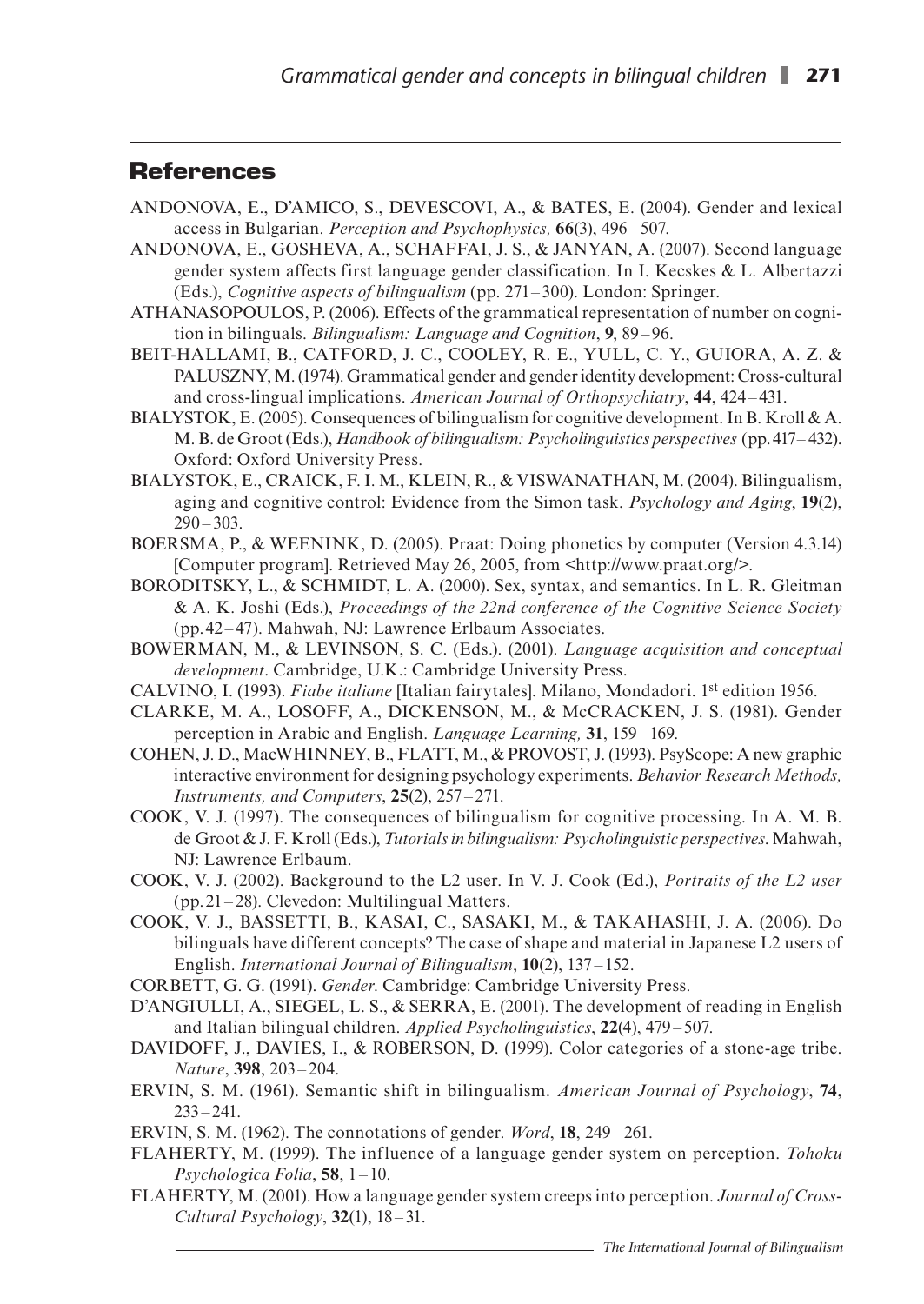FODOR, I. (1959). The origin of grammatical gender. *Lingua*, **8**(1).

FOUNDALIS, H. (2002). Evolution of gender in Indo-European languages. In W. D. Gray & C. D. Schunn (Eds.), *Proceedings of the 24th annual meeting of the Cognitive Science Society* (pp.304– 309). Mahwah, NJ: Lawrence Erlbaum Associates.

- GENTNER, D., & GOLDIN-MEADOW, S. (Eds.). (2003). *Language in mind: Advances in the study of language and thought*. Cambridge, MA: The MIT Press.
- GREEN, D. W. (1998). Bilingualism and thought. *Psychologica Belgica*, **38**, 253 278.
- GUIORA, A. (1983). Language and concept formation: A cross-lingual analysis. *Behavior Science Research*, **18**(3), 228–256.
- GUIORA, A., & SAGI, A. (1978). A cross-cultural study of symbolic meaning: Developmental aspects. *Language Learning*, **28**(2), 381 –386.
- HOFFMAN, C., LAU, I. Y.-M., & JOHNSON, D. R. (1986). The linguistic relativity of person cognition: An English-Chinese comparison. *Journal of Personality and Social Psychology*, **51**(6), 1097–1107.
- IMAI, M., & GENTNER, D. (1997). A cross-linguistic study of early word meaning: Universal ontology and linguistic influence. *Cognition*, **62**, 169– 200.
- JAKOBSON, R. (1966). On linguistic aspects of translation. In R. A. Brower (Ed.), *On translation* (pp.232–239). Oxford: Oxford University Press.
- JONES, M. A. (1996). *Foundations of French syntax*. Cambridge: Cambridge University Press.
- KENYERES, A. (1938). Comment une petite Hongroise de sept ans apprend le Français. *Archives de Psychologie*, **26**(104), 321–366.
- KONISHI, T. (1993). The semantics of grammatical gender: A cross-cultural study. *Journal of Psycholinguistic Research*, **22**, 519– 534.
- LEINBACH, M. D., HORT, B. E., & FAGOT, B. (1997). Bears are for boys: Metaphorical associations in young children's gender stereotypes. *Cognitive Development*, **12**, 107– 130.
- MARTINEZ, I., & SHATZ, M. (1996). Linguistic influences on categorization in preschool children: A crosslinguistic study. *Journal of Child Language*, **23**, 529–545.
- MULLEN, M. K. (1990). Children's classification of nature and artifact pictures into female and male categories. *Sex Roles*, **23**, 577– 587.
- ODLIN, T. (2003). Cross-linguistic influence. In W. C. Ritchie & T. K. Bhatia (Eds.), *Handbook of second language acquisition* (pp.436 – 486). San Diego, CA: Academic Press.
- O'MAHONY, M., & ISHII, R. (1986). A comparison of English and Japanese taste languages. *British Journal of Psychology*, **77**, 161 –174.
- PAVLENKO, A. (2003). Eyewitness memory in late bilinguals: Evidence for discursive relativity. *International Journal of Bilingualism*, **7**(3), 257– 281.

PAVLENKO, A. (2005). Bilingualism and thought. In A. M. B. de Groot & J. F. Kroll (Eds.), *Handbook of bilingualism: Psycholinguistics perspectives*. Oxford: Oxford University Press.

- PHILLIPS, W., & BORODITSKY, L. (2003). Can quirks of grammar affect the way you think? Grammatical gender and object concepts. In R. Alterman & D. Kirsh (Eds.), *Proceedings of the 20-fifth annual meeting of the Cognitive Science Society*. Boston: Cognitive Science Society.
- SERA, M. D., BERGE, C. A. H., & DEL CASTILLO PINTADO, J. (1994). Grammatical and conceptual forces in the attribution of gender by English and Spanish speakers. *Cognitive Development*, **9**(3), 261 –292.
- SERA, M., ELIEFF, C., FORBES, J., BURCH, M. C., RODRÍGUEZ, W., & DUBOIS, D. P. (2002). When language affects cognition and when it does not: An analysis of grammatical gender and classification. *Journal of Experimental Psychology: General*, **131**(3), 377 – 397.
- SLOBIN, D. I. (2000). Verbalized events: A dynamic approach to linguistic relativity and determinism. In S. Niemeier & R. Dirven (Eds.), *Evidence for linguistic relativity* (pp.107–137). Amsterdam/Philadelphia: John Benjamins.
- TAESCHNER, T. (1983). *The sun is feminine. A study of language acquisition in bilingual children*. Berlin: Springer.